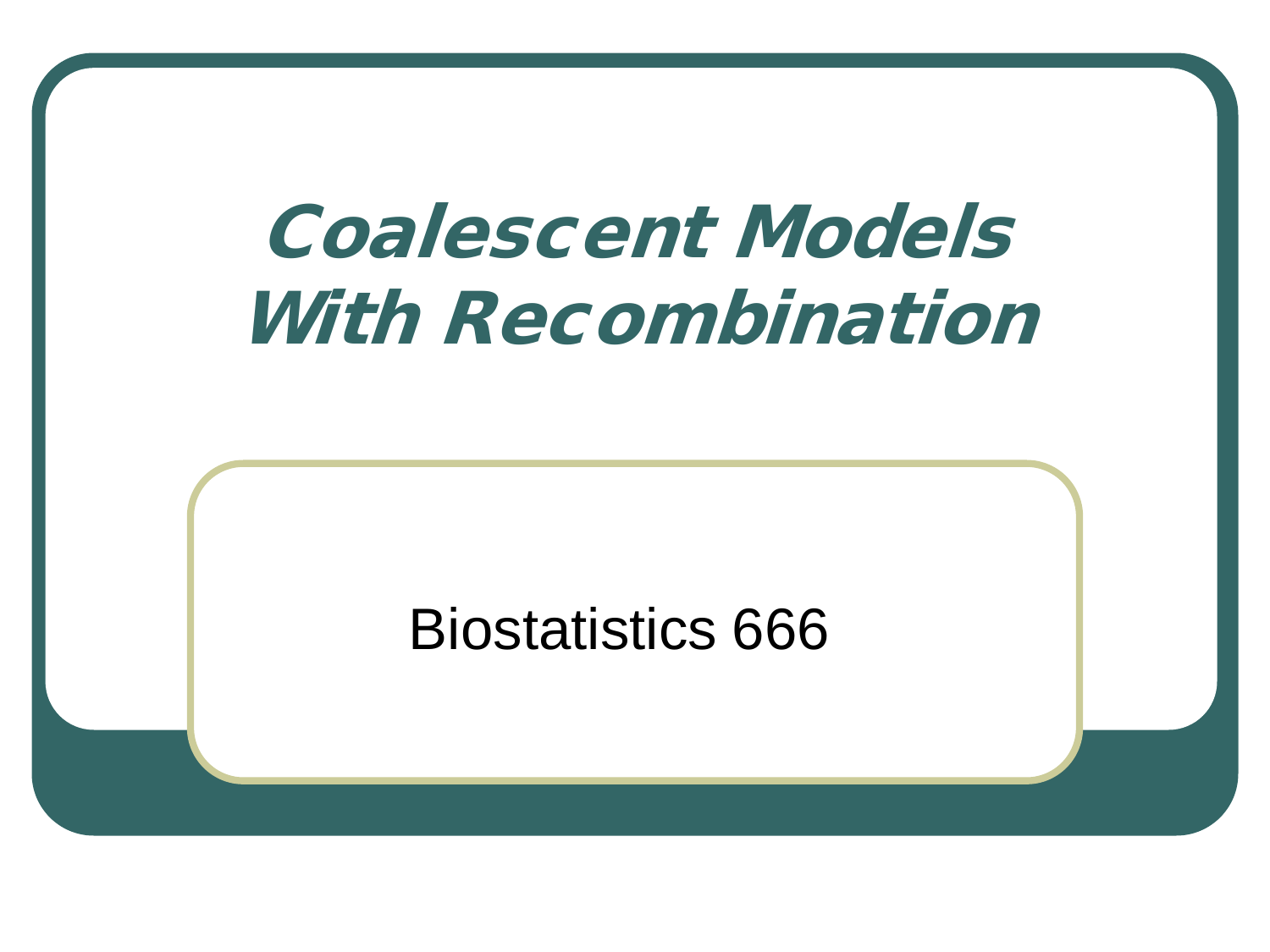### So far …

#### Basic Properties of the Coalescent

- MRCA
- Coalescence times
- Number of mutations
- Frequency spectrum of polymorphisms

Predicting number of variants in a sample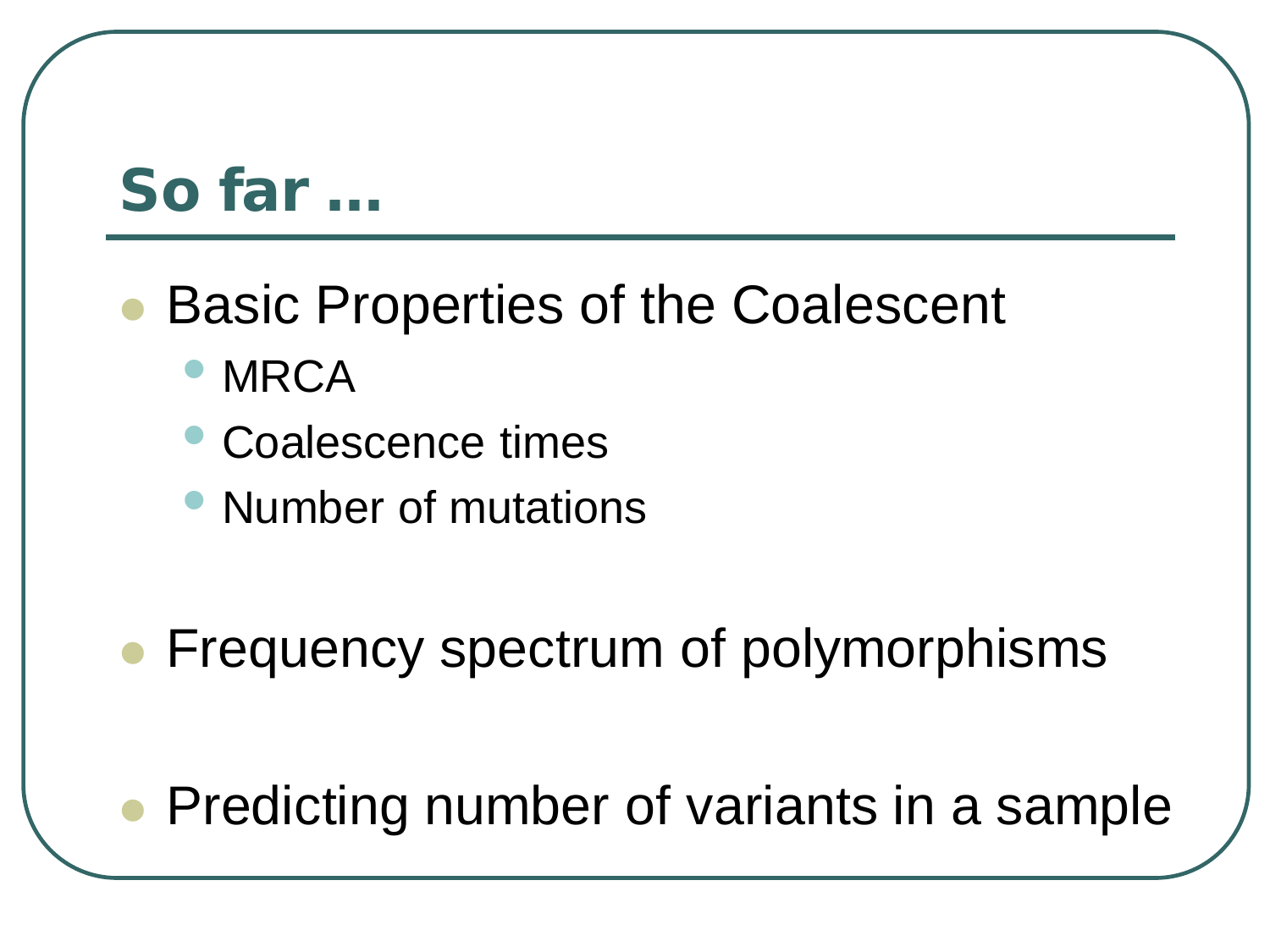### The Parameter Θ = 4Nμ

- Occurs frequently in population genetic models
- Two estimators for θ:
	- One, based on number of segregating sites S
	- Another, using average of pairwise sequence differences
- The two estimators have the same expectation
	- For constant size, equilibrium populations
- Can give consistently different answers when…
	- There are deviations from neutral model, such as ...
	- ... population growth, bottlenecks, natural selection
- Comparison of the two estimates defines Tajima's D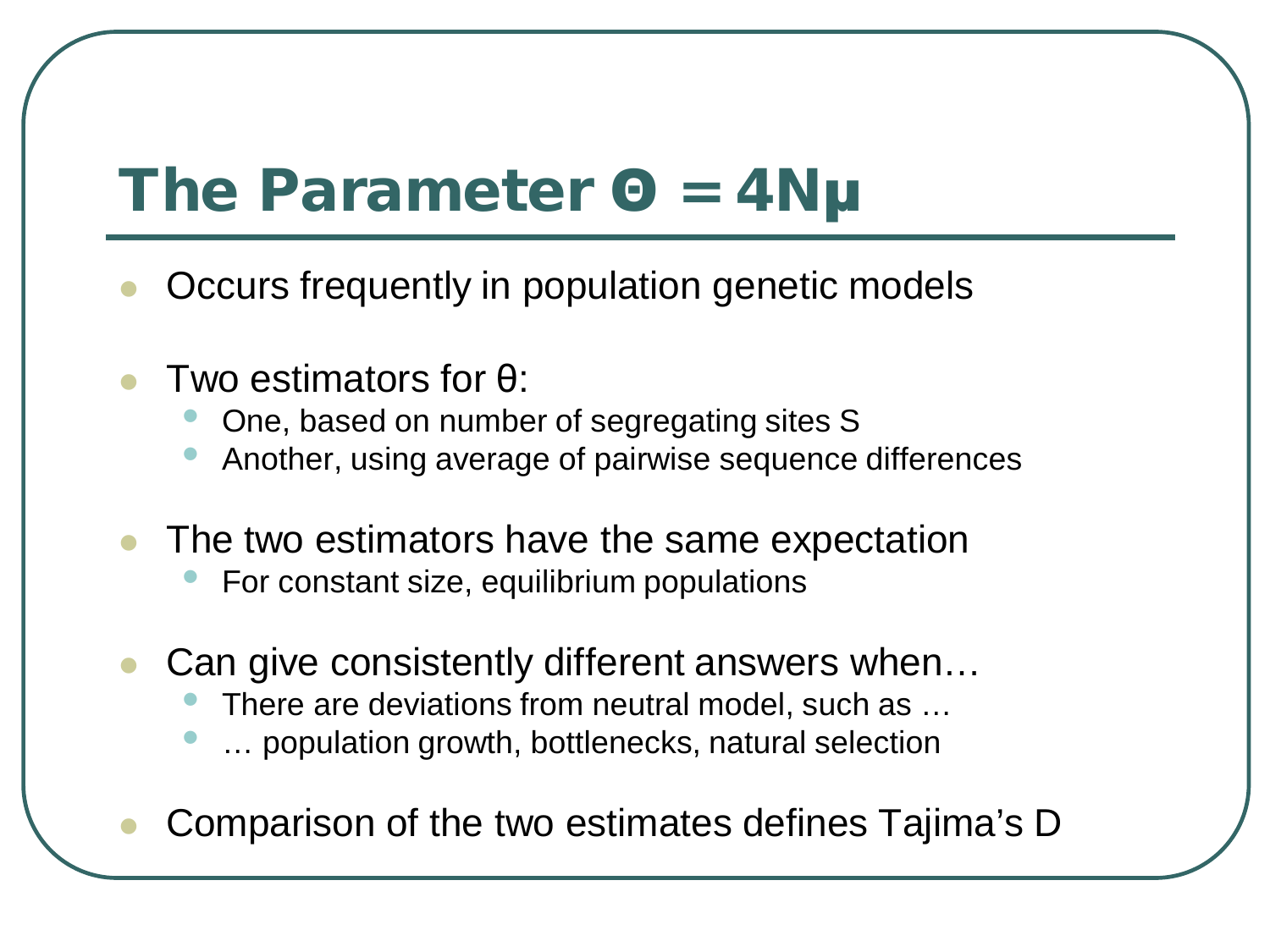### How do changes in N change the coalescent tree?

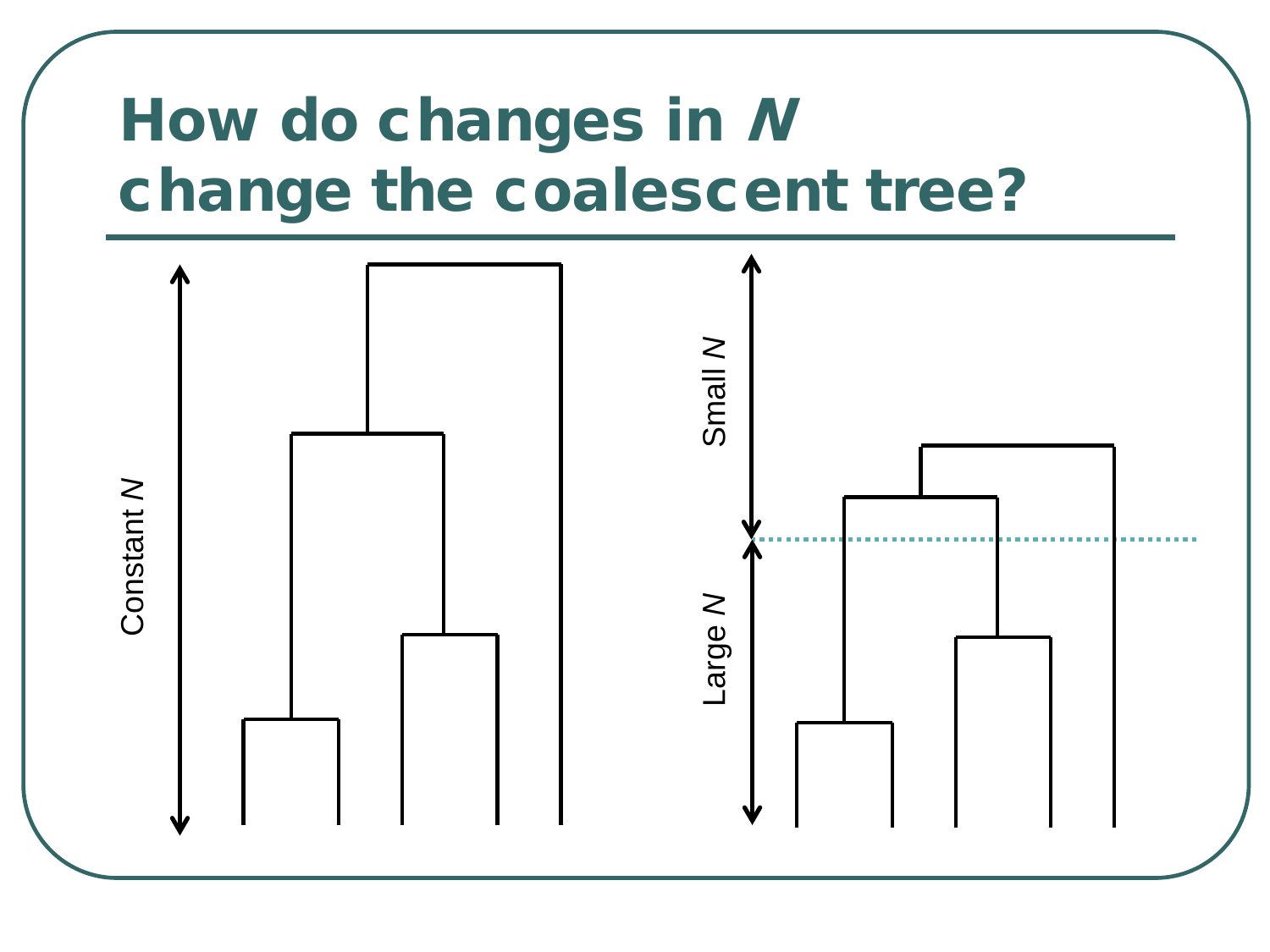### Tajima's D

 $\bullet$ 

| $S =$ variant sites                                     | $\pi = \frac{\sum_{i=1}^{n} \sum_{j=i+1}^{n} S_{ij}}{n}$  |                           |
|---------------------------------------------------------|-----------------------------------------------------------|---------------------------|
| $n-1$<br>$a_1 = \sum_{i=1}^{1} a_i$<br>$\overline{i=1}$ | $n - 1$<br>$a_2 = \sum \frac{1}{i^2}$<br>$\overline{i=1}$ | Tajima's $D =$            |
| $b_1 = \frac{n+1}{3(n-1)}$                              | $b_2 = \frac{2(n^2 + n + 3)}{9n(n-1)}$                    | $\pi - S/a_1$             |
| $c_1 = b_1 - \frac{1}{b_1}$                             | $c_2 = b_2 - \frac{n+2}{a_1 n} + \frac{a_2}{a_1^2}$       | $\sqrt{e_1S} + e_2S(S-1)$ |
| $e_1 = \frac{-1}{a}$                                    | $e_2 = \frac{c_2}{a_1^2 + a_2}$                           |                           |

Standardized difference between two estimators of  $\theta$ 

Formula is complicated due to variance estimator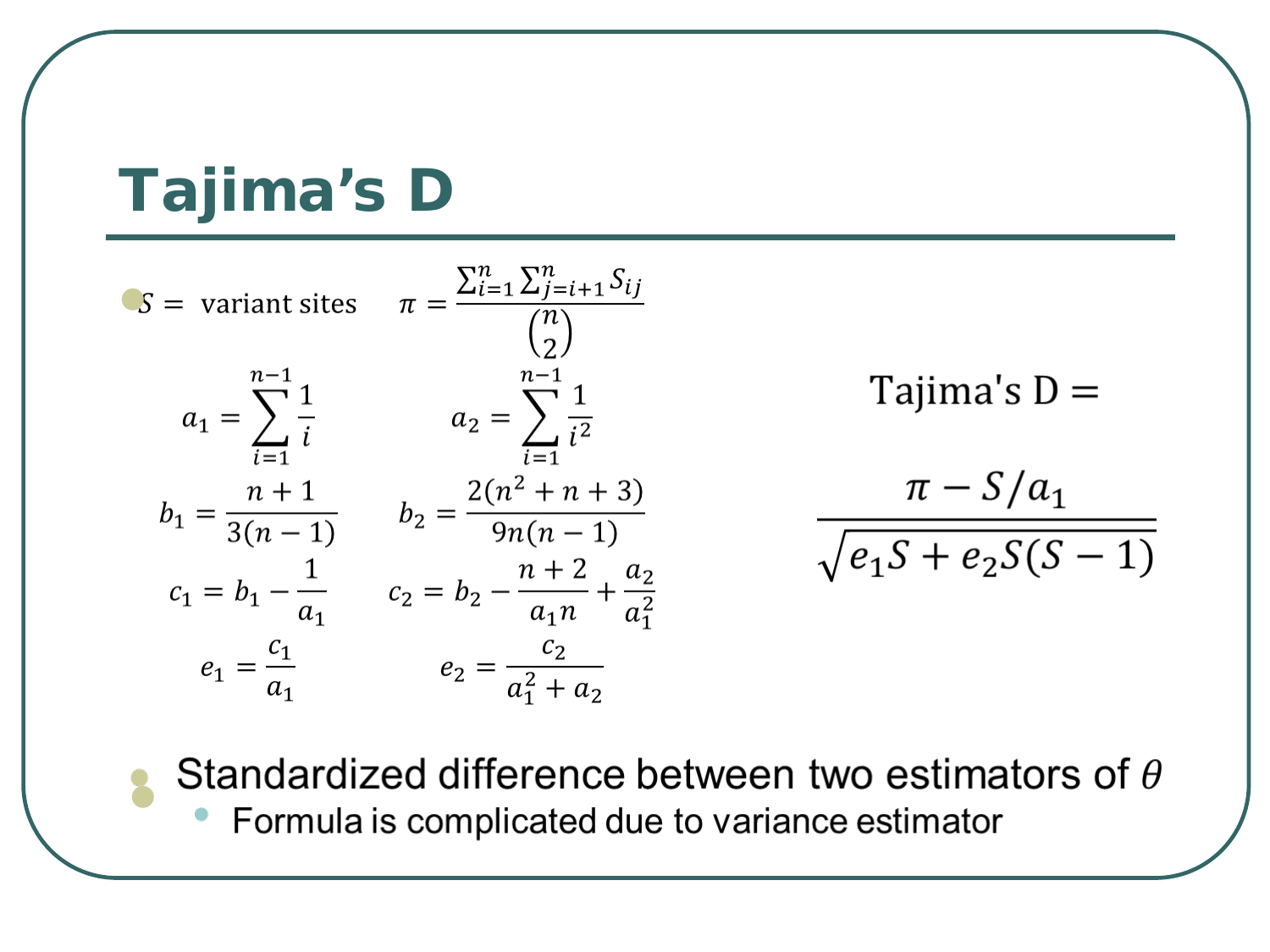### Tajima's D

$$
S = \text{no. of variant sites} \qquad \pi = \frac{\sum_{i=1}^{n} \sum_{j=i+1}^{n} S_{ij}}{\binom{n}{2}}
$$
\n
$$
a_1 = \sum_{i=1}^{n-1} \frac{1}{i} \qquad a_2 = \sum_{i=1}^{n-1} \frac{1}{i^2}
$$
\n
$$
b_1 = \frac{n+1}{3(n-1)} \qquad b_2 = \frac{2(n^2+n+3)}{9n(n-1)} \qquad a_1 = \frac{n-5/a_1}{\sqrt{16n+1}} \qquad b_2 = \frac{n+2}{9n(n-1)} \qquad b_1 = \frac{n-5/a_1}{\sqrt{16n+1}} \qquad c_2 = b_2 - \frac{n+2}{a_1n} + \frac{a_2}{a_1^2}
$$
\n
$$
e_1 = \frac{c_1}{a_1} \qquad e_2 = \frac{c_2}{a_1^2 + a_2}
$$

Standardized difference between two estimators of  $\theta$ Formula is complicated due to variance estimator.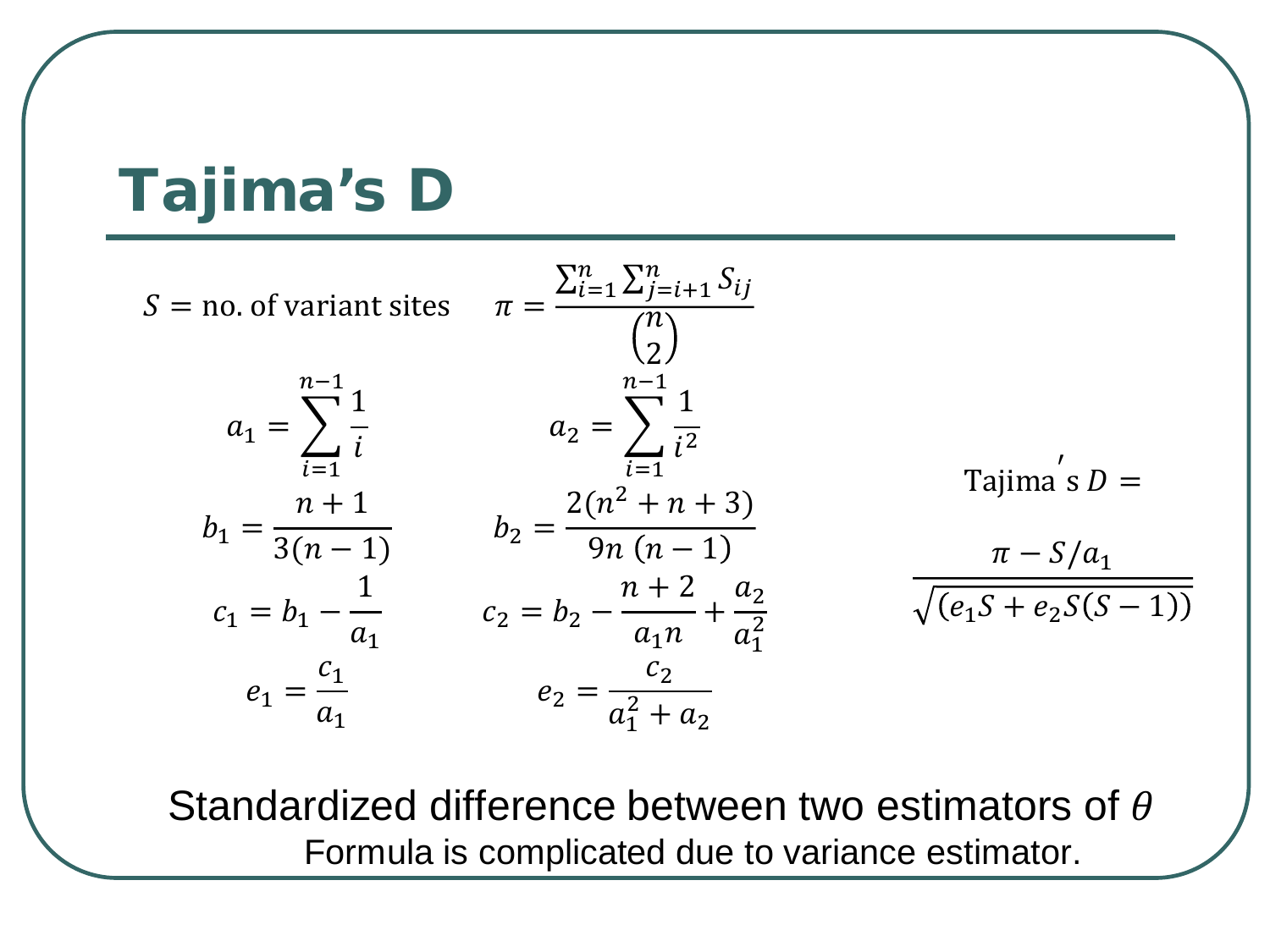### Today …

- Using the coalescent to learn about a population
- Further refining the coalescent
	- **Recombination**
	- **Migration**

Discussion of potential applications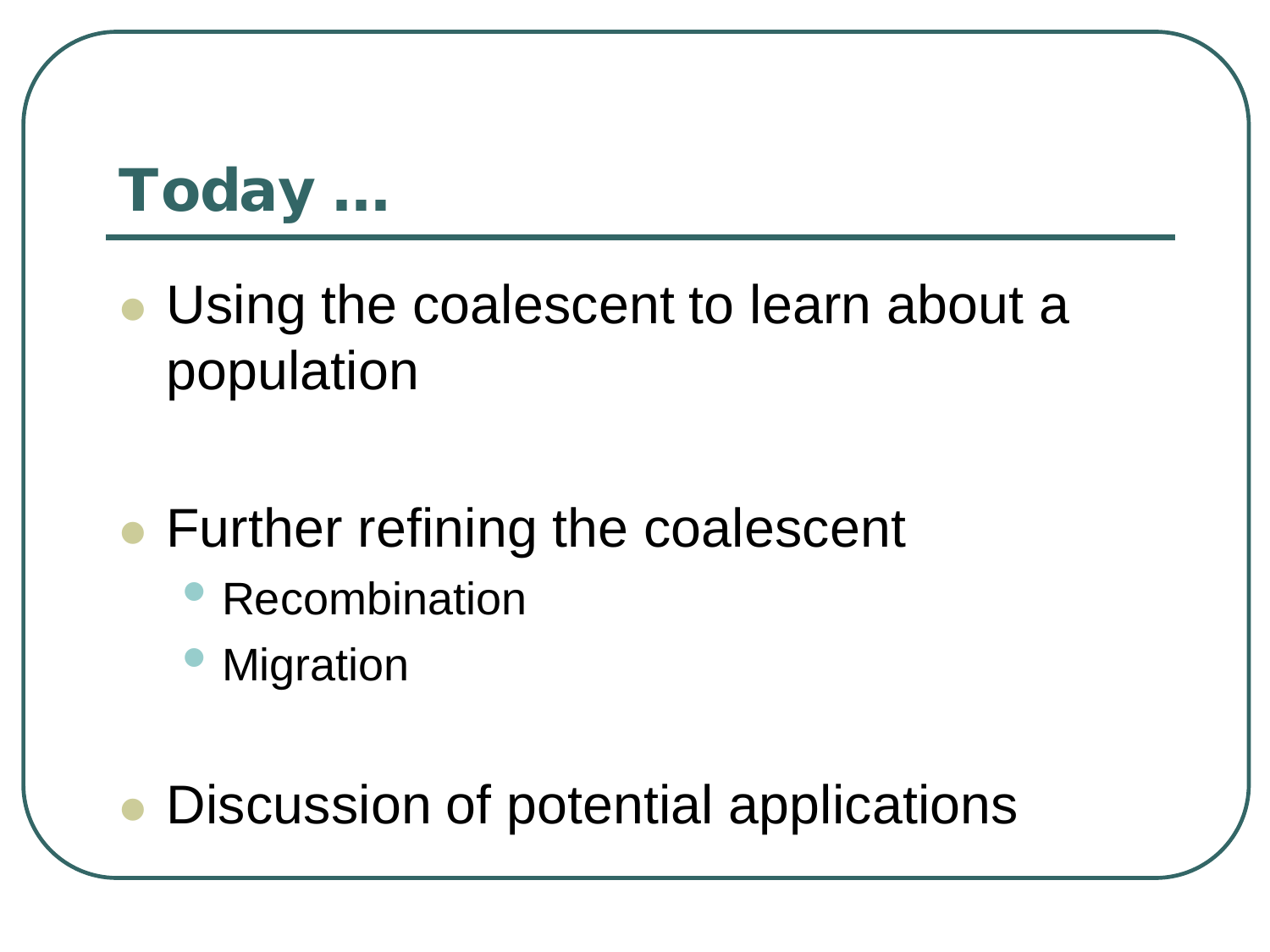- The coalescent is a very useful tool for simulating data
- Given a set of parameters (population size, mutation rates, etc.) it can generate a plausible sample of sequences
- But how do we learn about parameters, given a sample?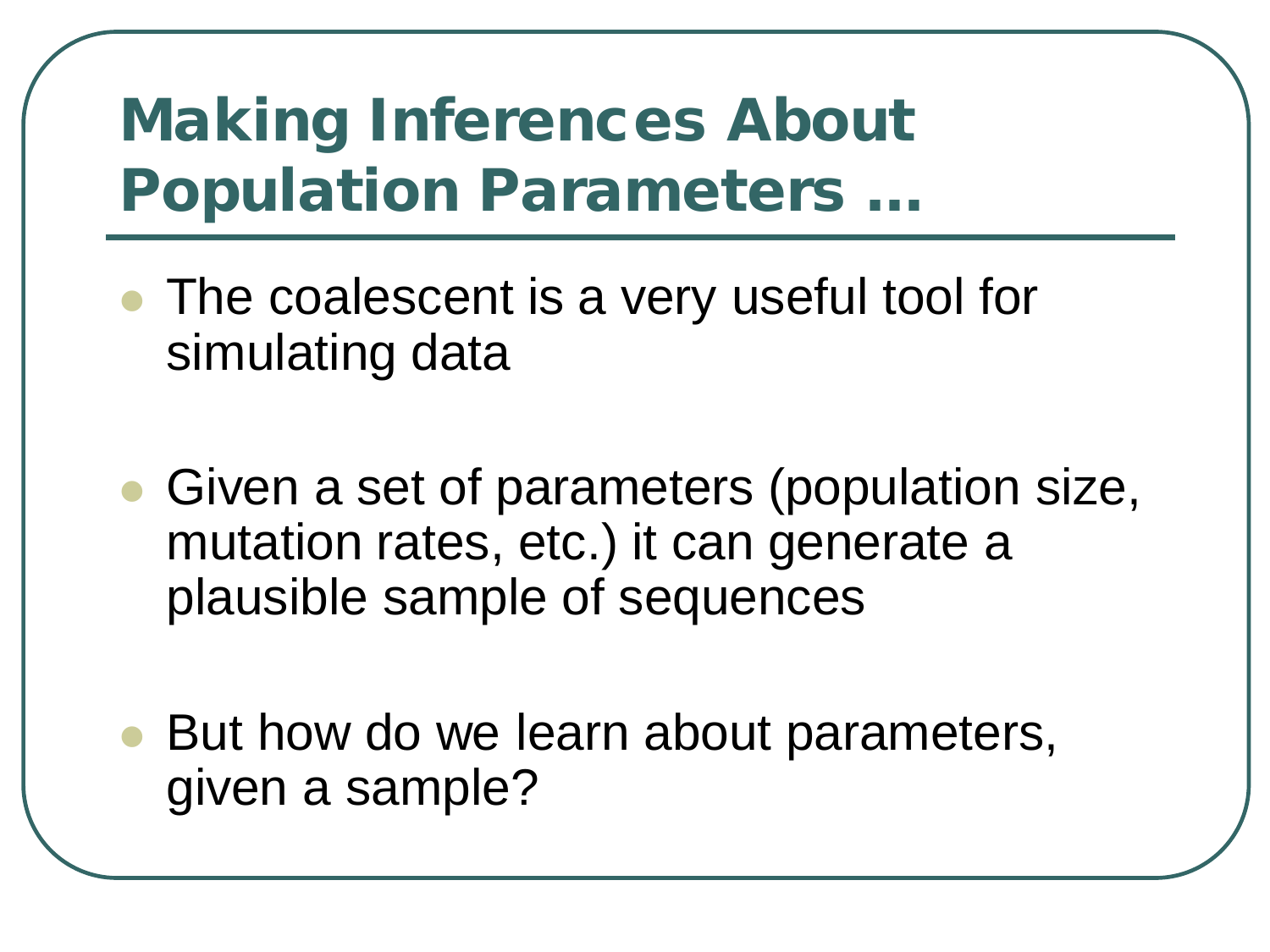- Select a set of summary statistics
	- For example, the number of observed variants S
- For each of several parameters settings, carry out coalescent simulations
- Record how often each parameter setting results in a simulated dataset that matches the original.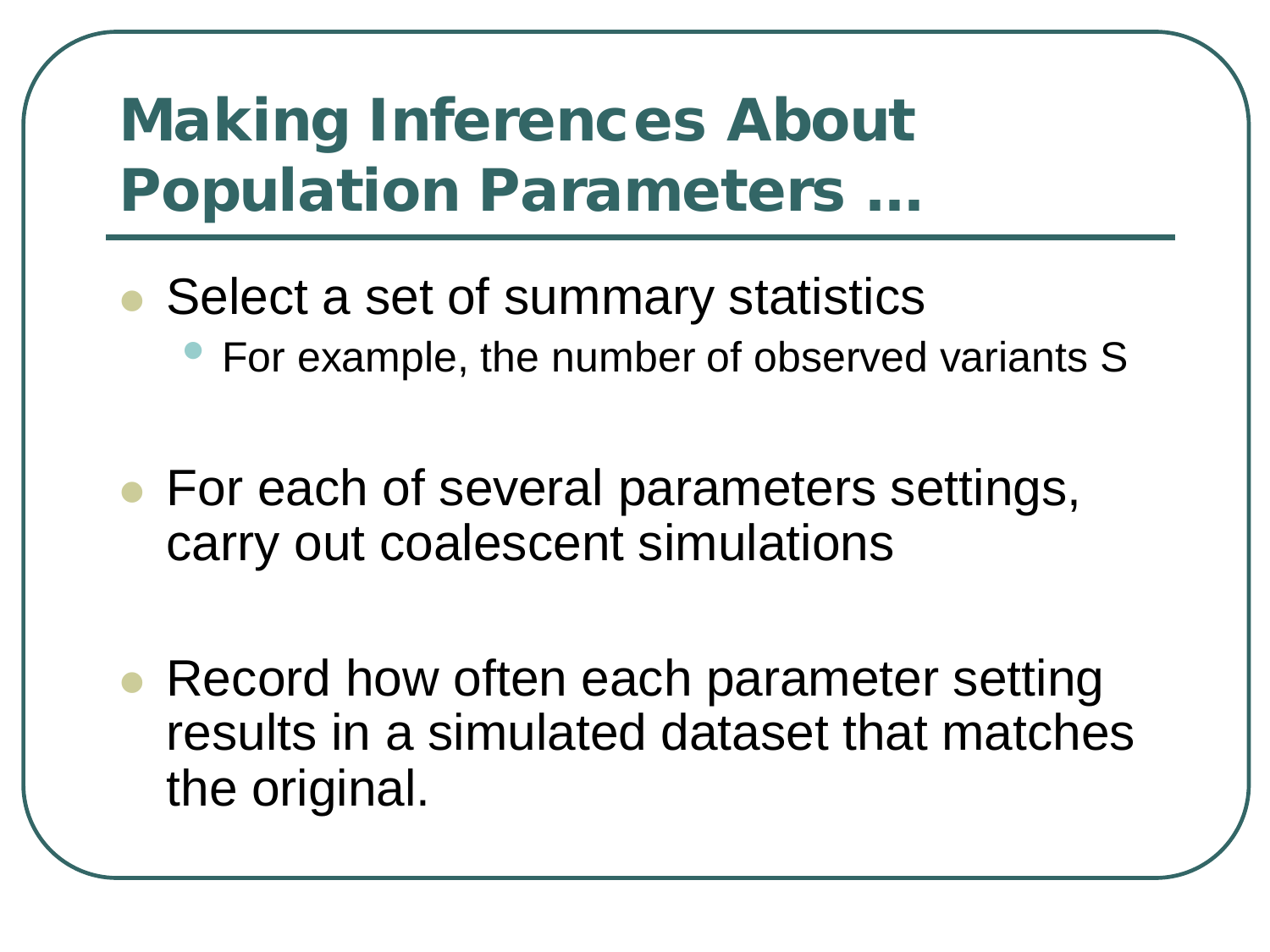

Probability of data given the mutation rate (likelihood function)

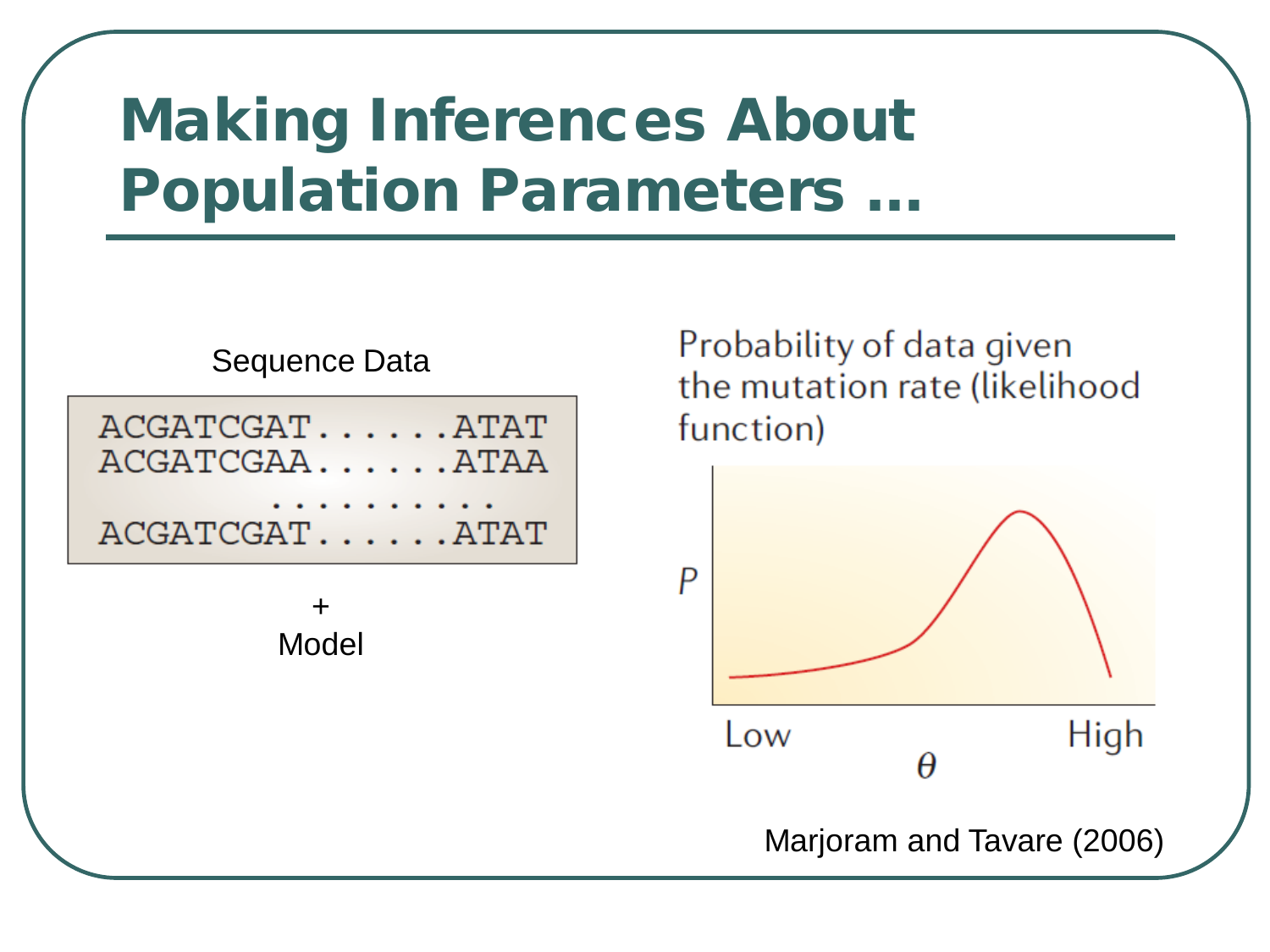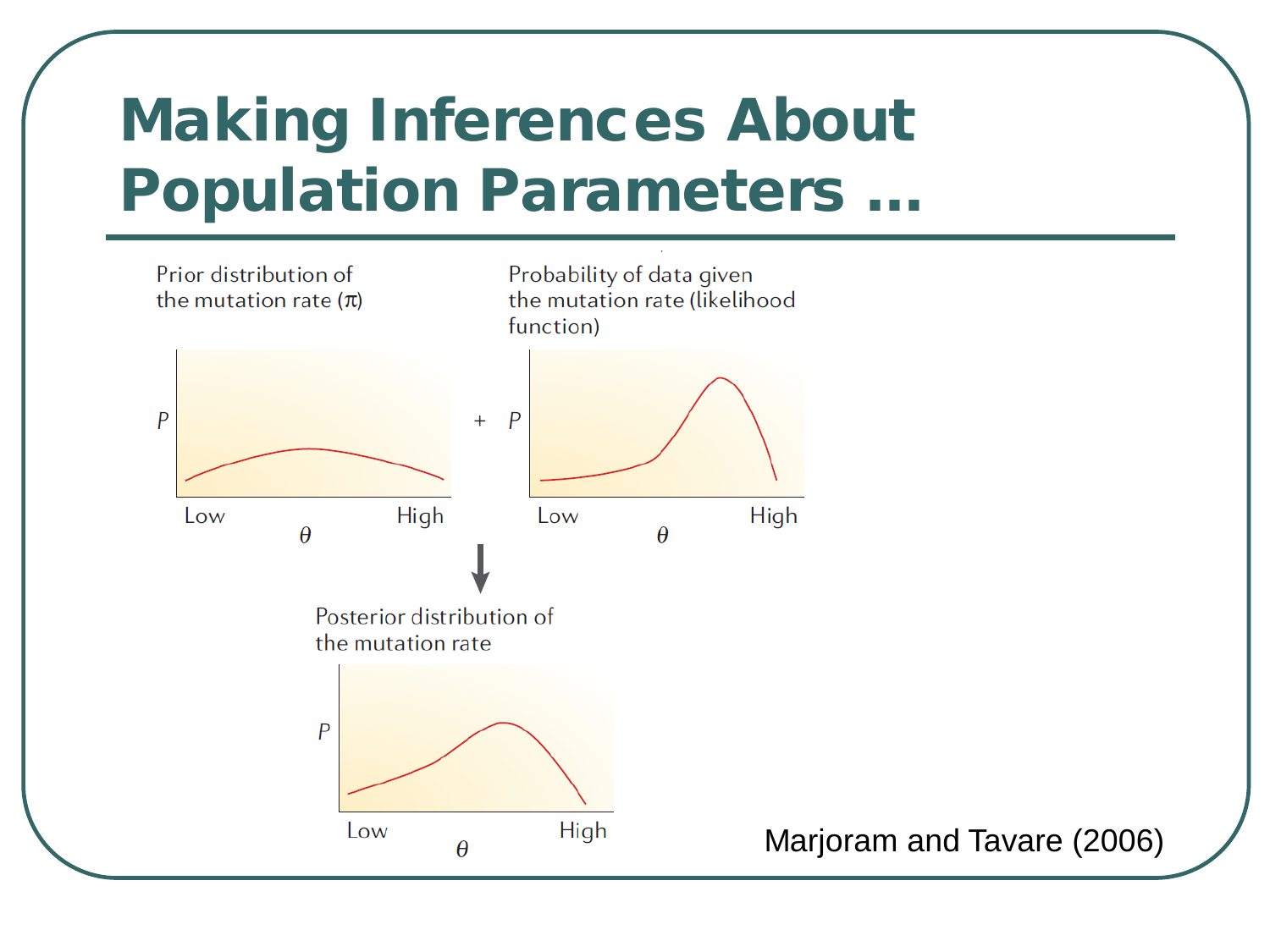### Inferences Not Restricted to θ

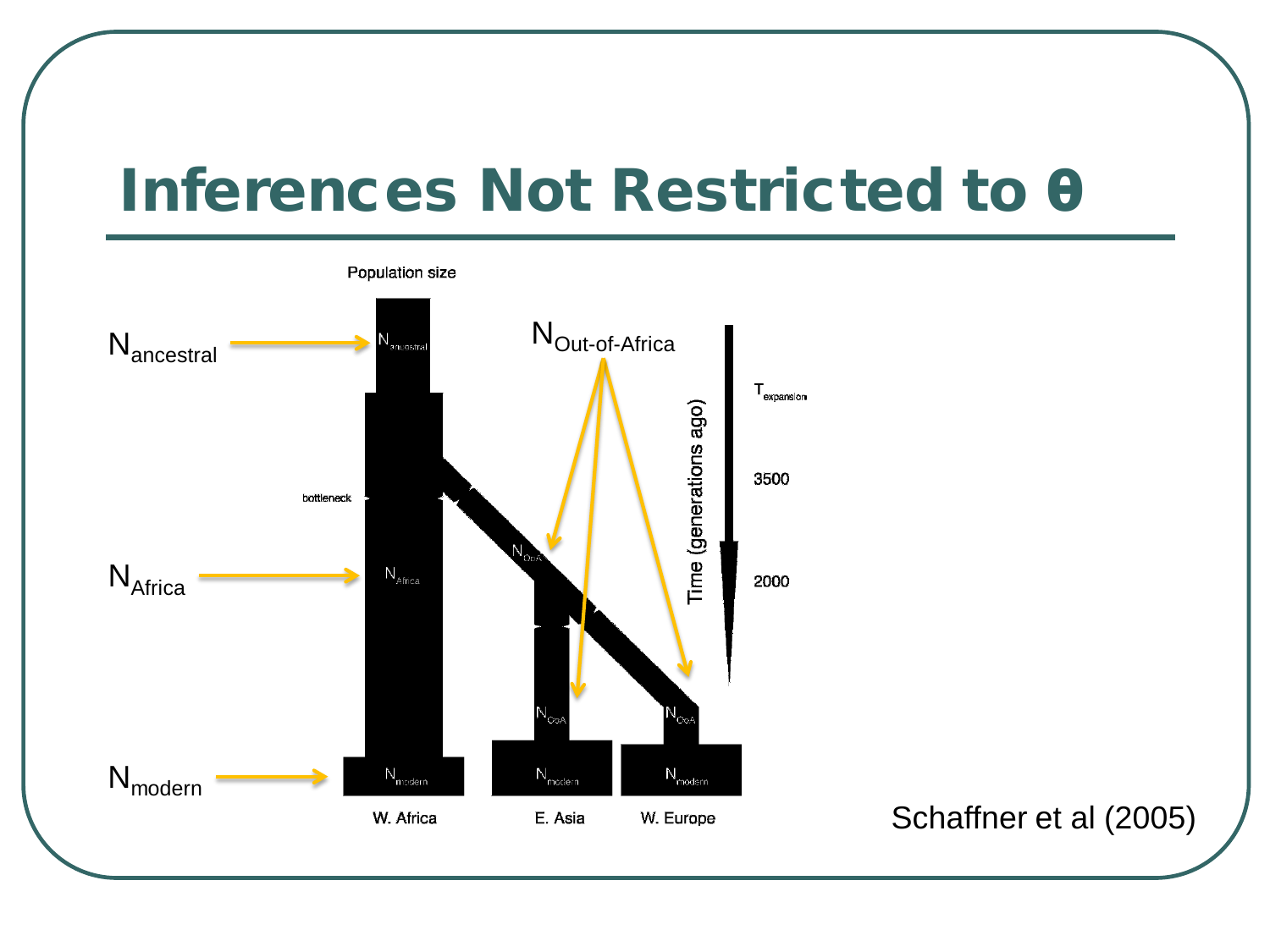#### Inferences Not Restricted to θ

| Variable parameters                                             | <b>Best-fit model</b>         |
|-----------------------------------------------------------------|-------------------------------|
| $N_{\rm e}$ (ancestral)                                         | 12,500                        |
| $N_e$ (African)                                                 | 24,000                        |
| $N_e$ (non-African)                                             | 7700                          |
| T (African expansion) (gens)                                    | 17,000                        |
| OoA bottleneck (F)                                              | 0.085                         |
| Asian bottleneck $(F)$                                          | 0.067                         |
| European bottleneck $(F)$                                       | 0.020                         |
| African bottleneck $(F)$                                        | 0.008                         |
| Africa $\leftrightarrow$ Europe migration rate (per chromosome) | 3.2 $\times$ 10 <sup>-5</sup> |
| Africa $\leftrightarrow$ Asia migration rate (per chromosome)   | $0.8 \times 10^{-5}$          |
| Recombination hotspot spacing (bp)                              | 8500                          |
| Hotspot spacing shape parameter                                 | 0.35                          |
| Fraction of recombination in hotspots                           | 88%                           |
| Gene conversion (initiation prob/bp)                            | 4.5 $\times$ 10 <sup>-9</sup> |
|                                                                 | Schaffner et al (2005)        |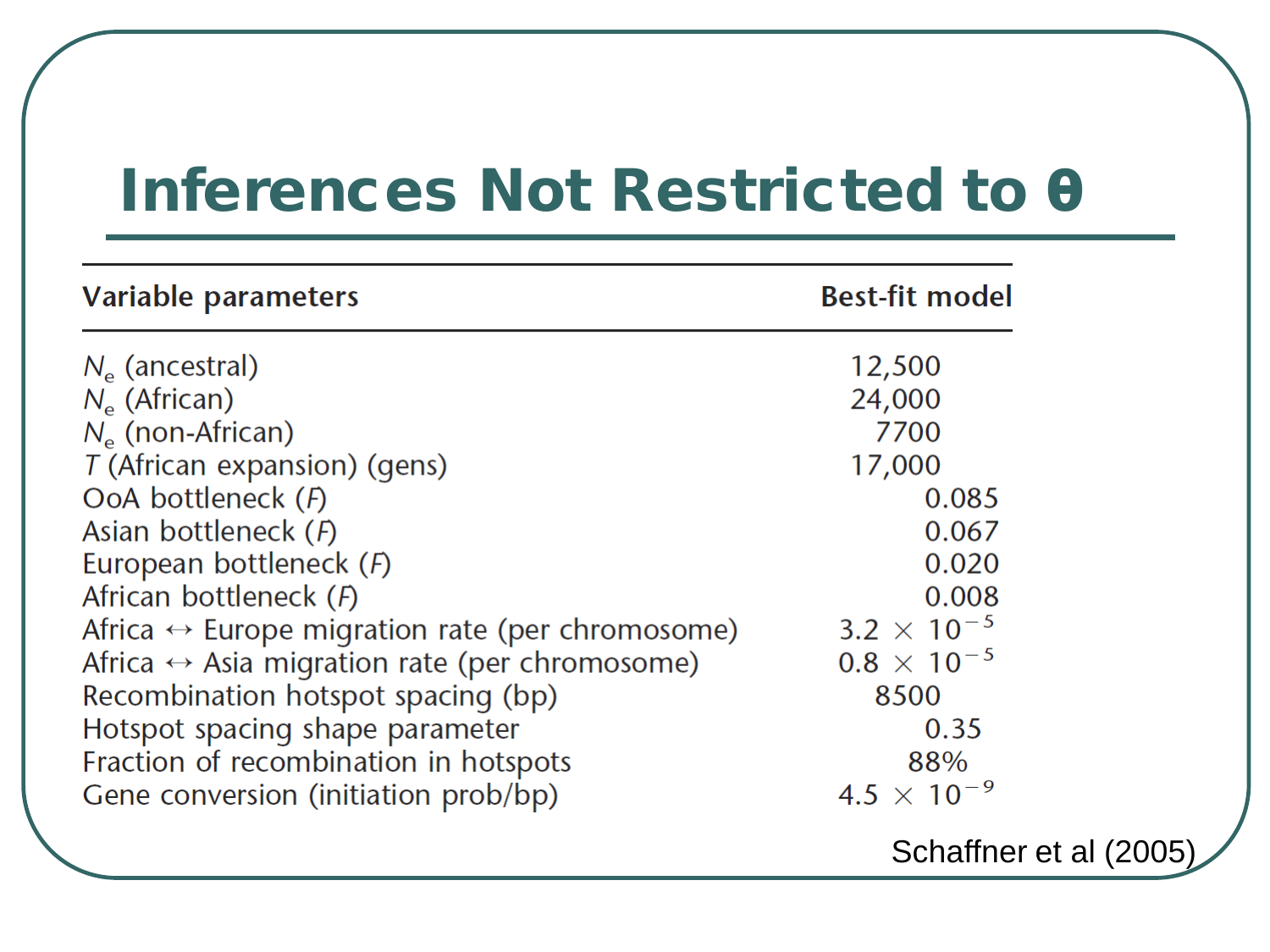#### Recombination …

- No recombination
	- Single genealogy
- Free recombination
	- Two independent genealogies
	- Same population history
- Intermediate case
	- Correlated genealogies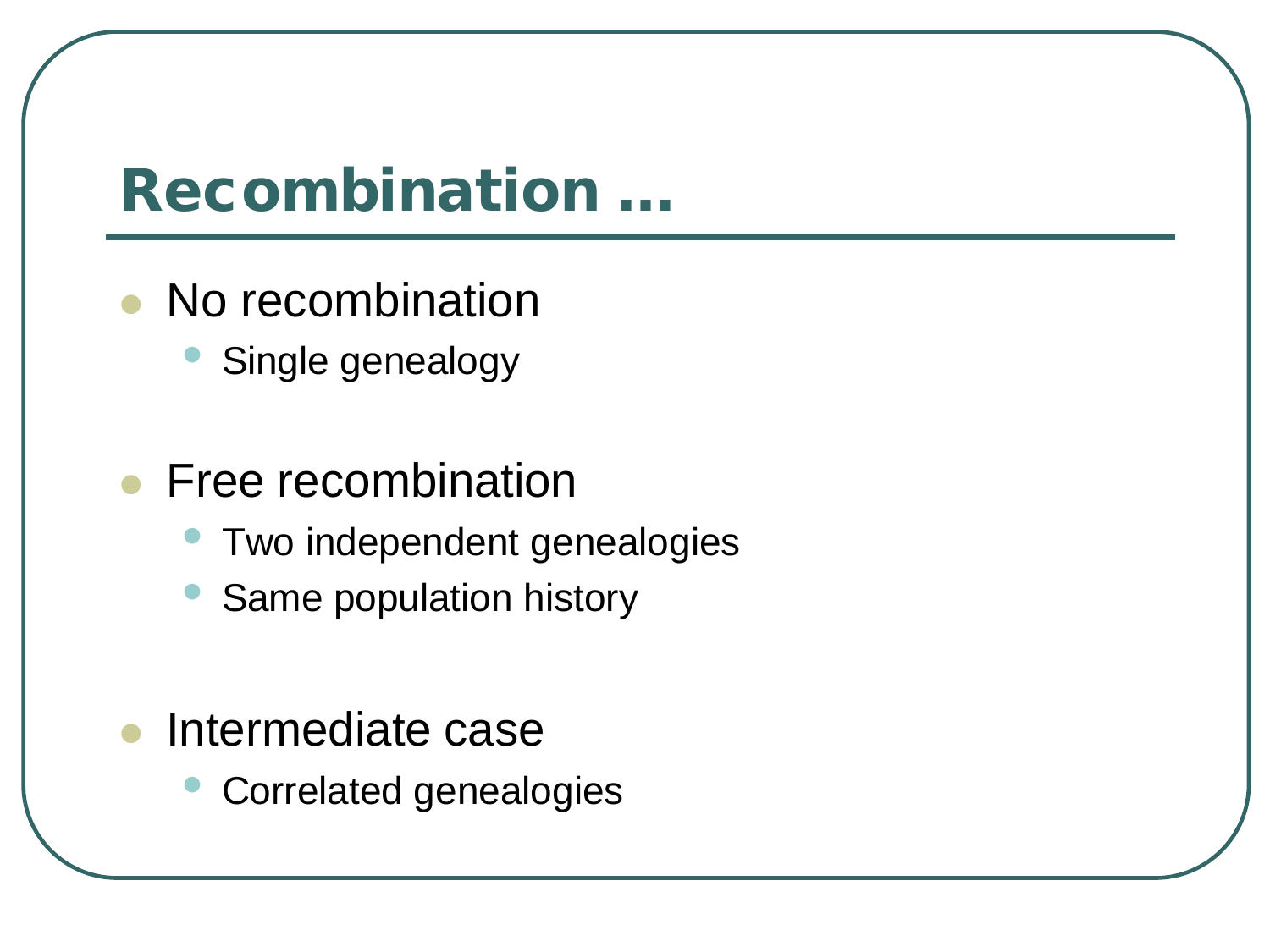Let's consider the potential history of two sequences, but this time… with a twist!

**Sequence A Sequence B**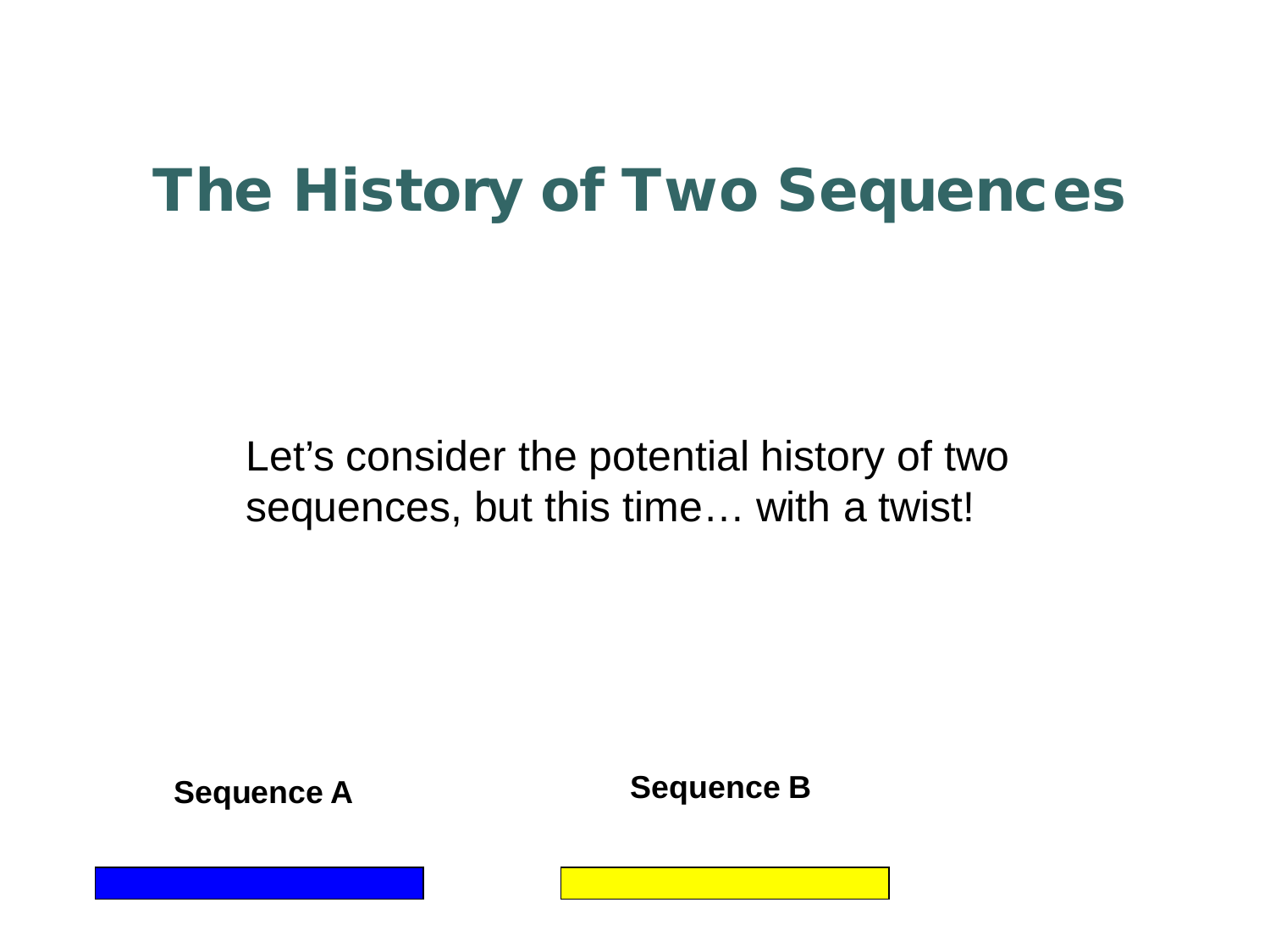Before we reach a common ancestor … we find that sequence B is actually the result of recombination between two ancestral sequences

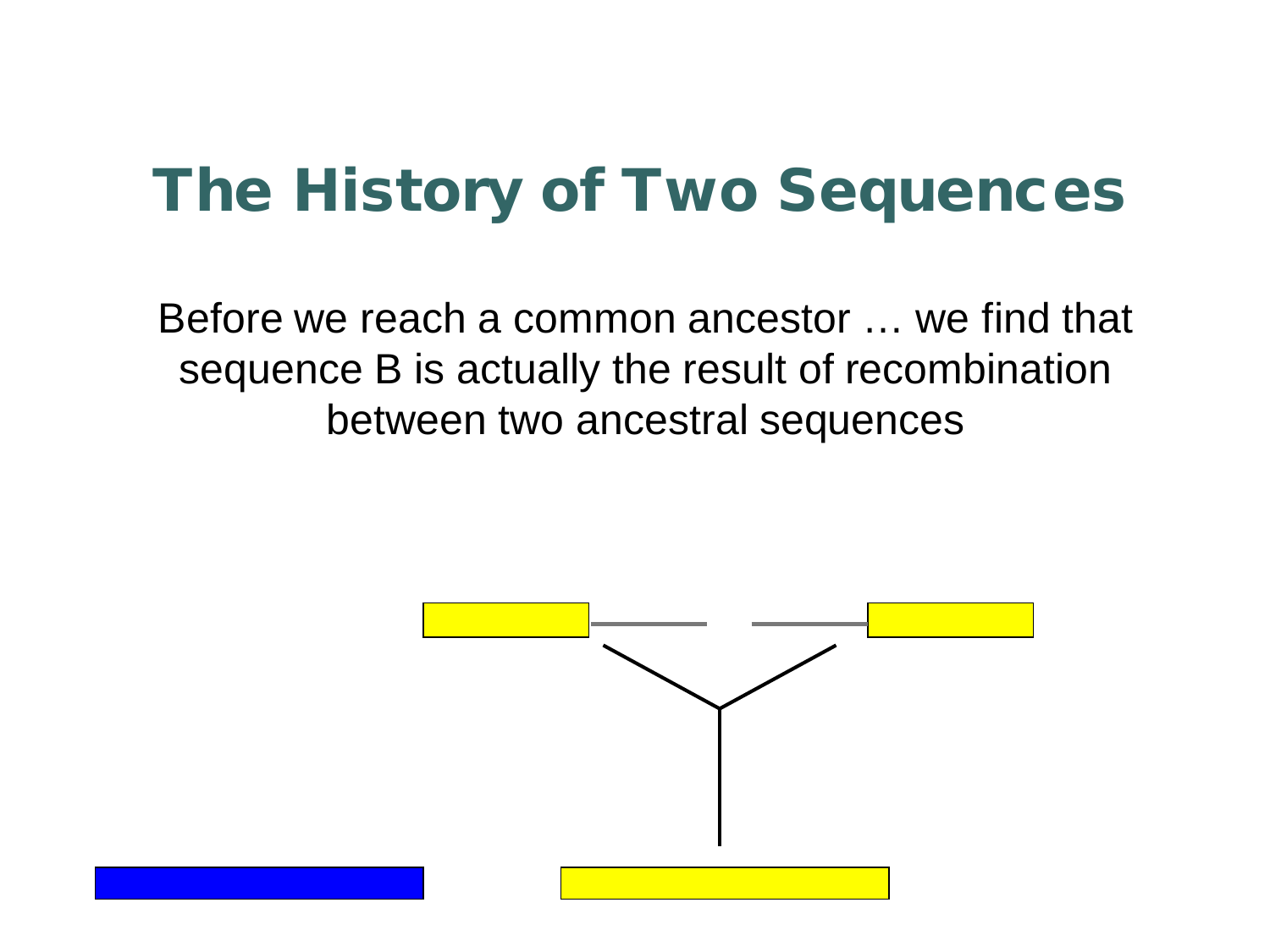The next event we encounter is a coalescence event, as expected …

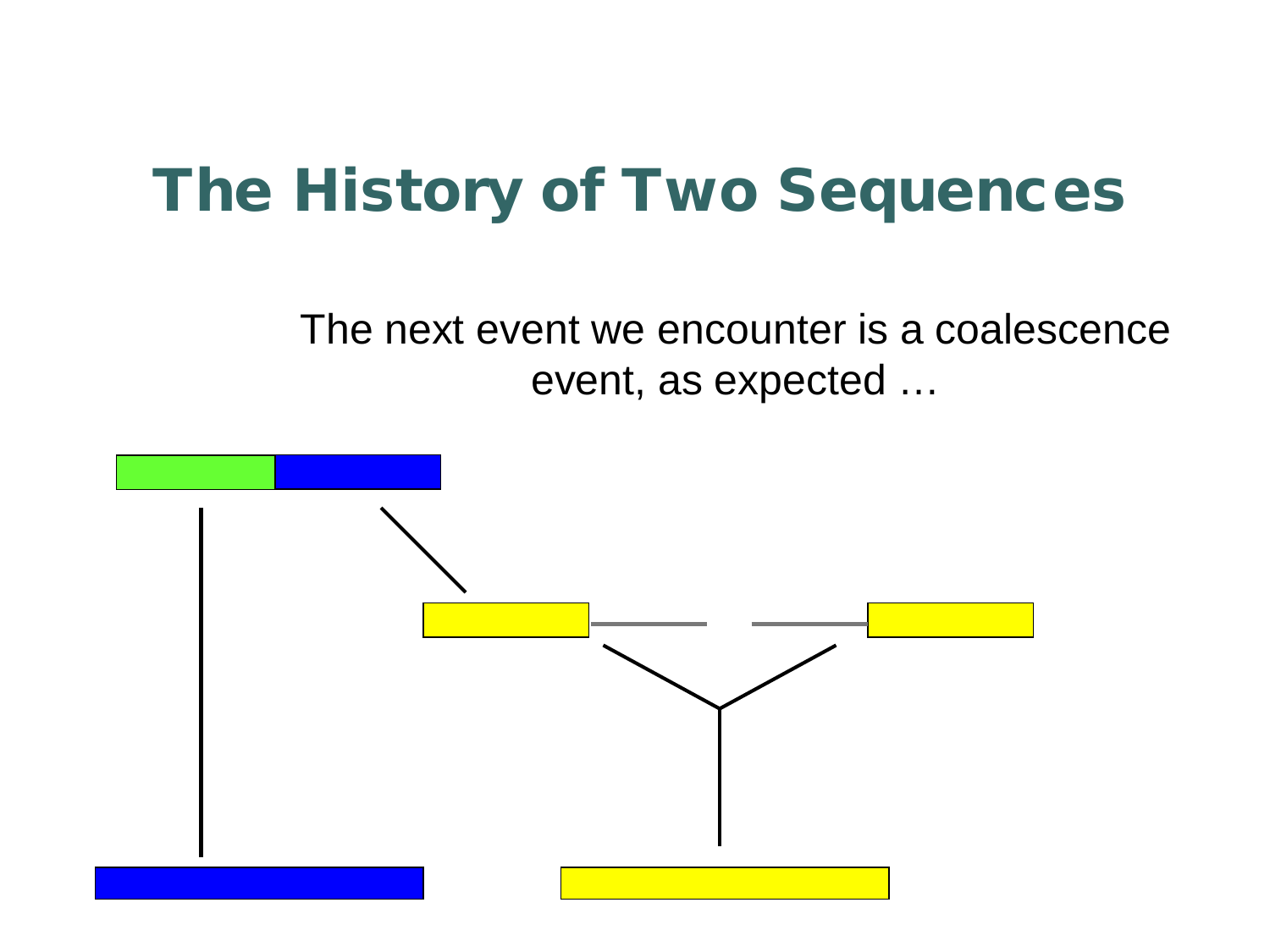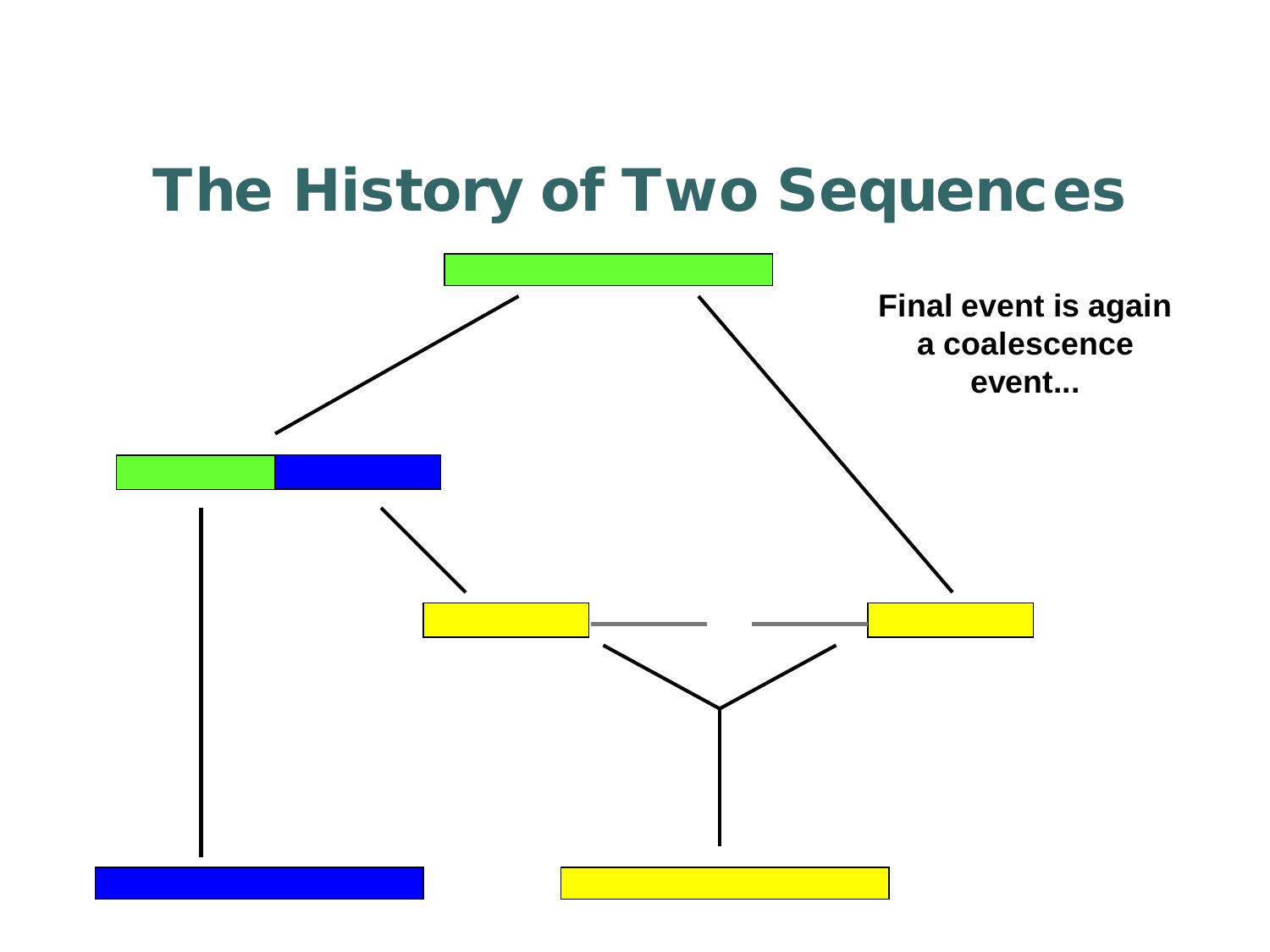### Potential Consequences …

• Different portions of the sequence have different coalescence times

 Different portions of the sequence will show more or less variation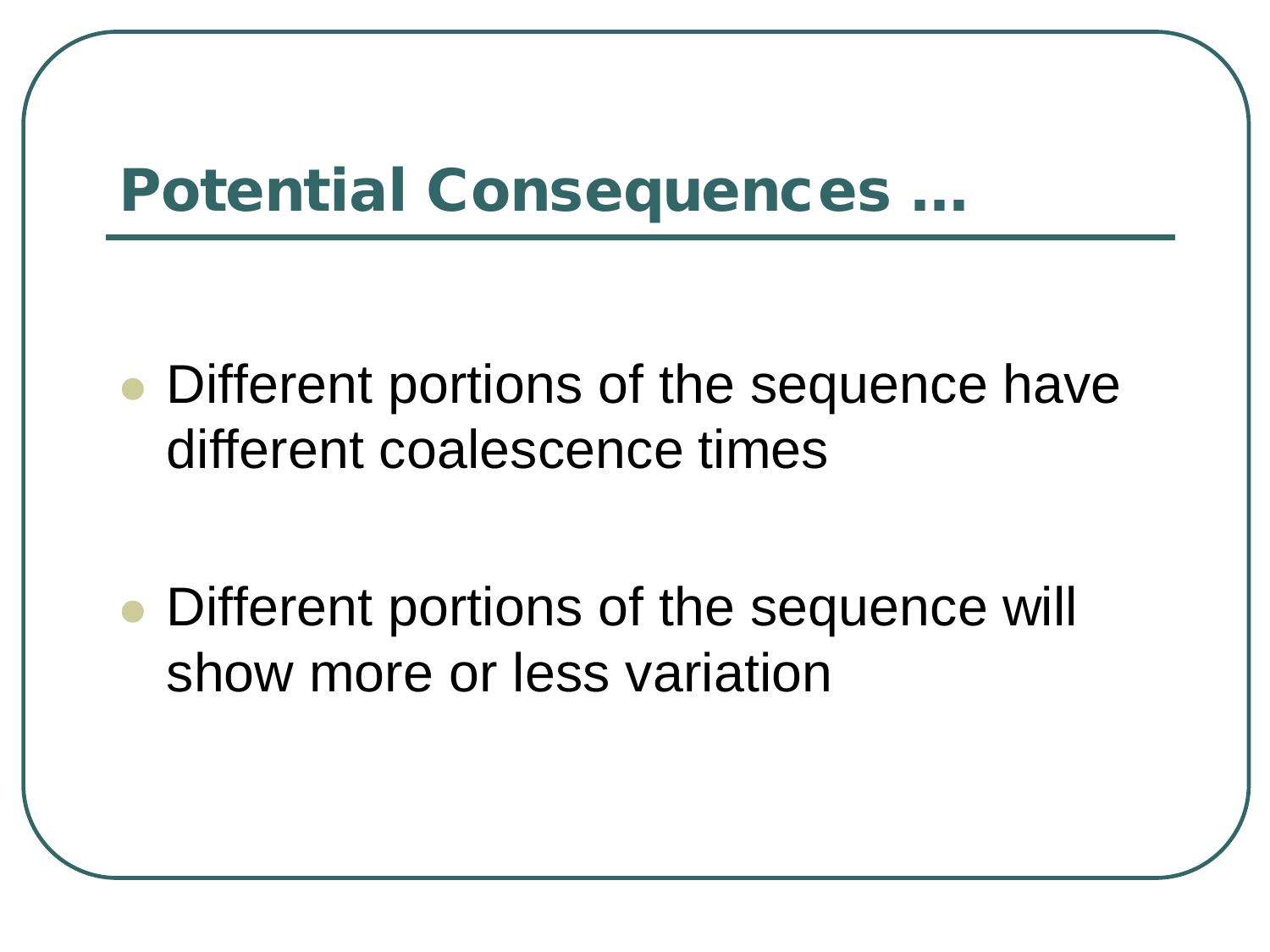### Another Consequence …

 Recombination and recurrent mutation can produce similar outcomes …

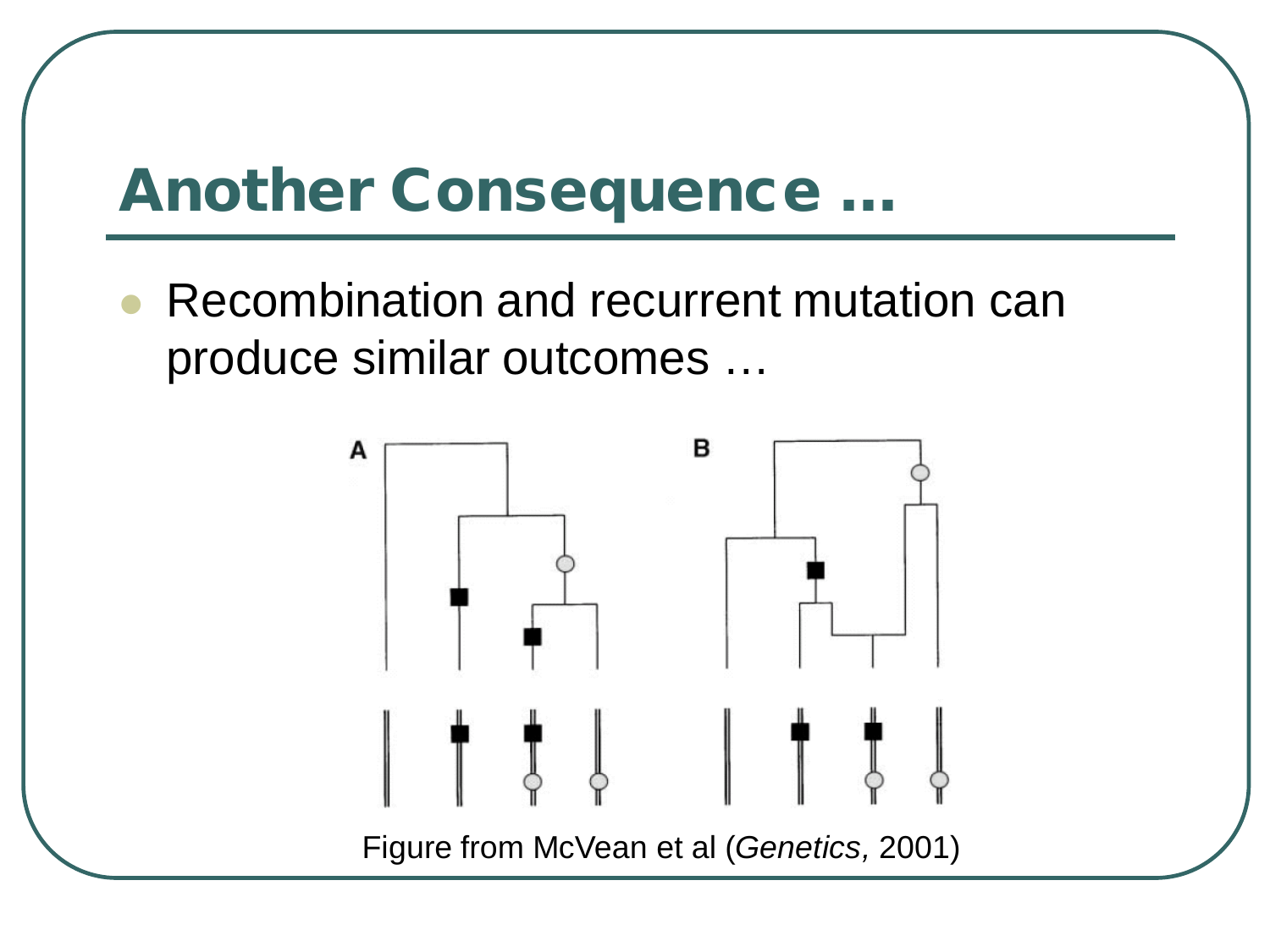### Simulating the Coalescent with Recombination

- Assume the various alternative events are rare
- Time until the next event is approximately exponentially distributed
- Conditional on something happening, figure out whether it was:
	- **Recombination**
	- **Coalescence**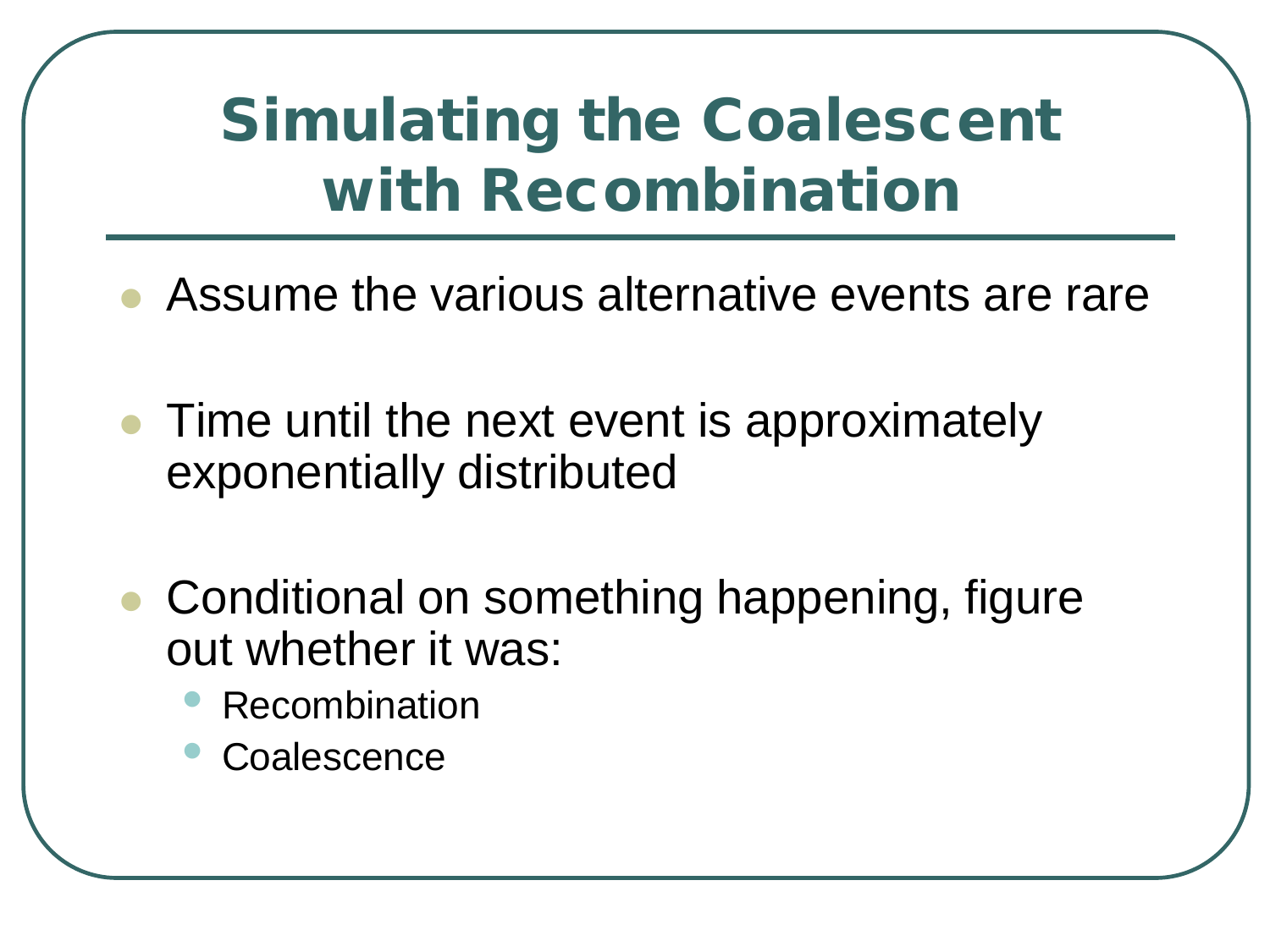### Generating Genealogies

- Proceed backwards in time, until…
	- Coalescent event

• Reduces number of ancestors by 1

• Recombination

 $P_{rec} \approx nr$ 

*n*

 $\left.\rule{0pt}{10pt}\right.$ 

 $\int$ 

 $P_{CA} \approx \left(\frac{1}{2}\right)/2$ 

 $\approx$ 

 $\overline{\phantom{a}}$  $\overline{\phantom{a}}$ 

 $\bigg($ 

 $\setminus$ 

*N*

• May increase number of ancestors by 1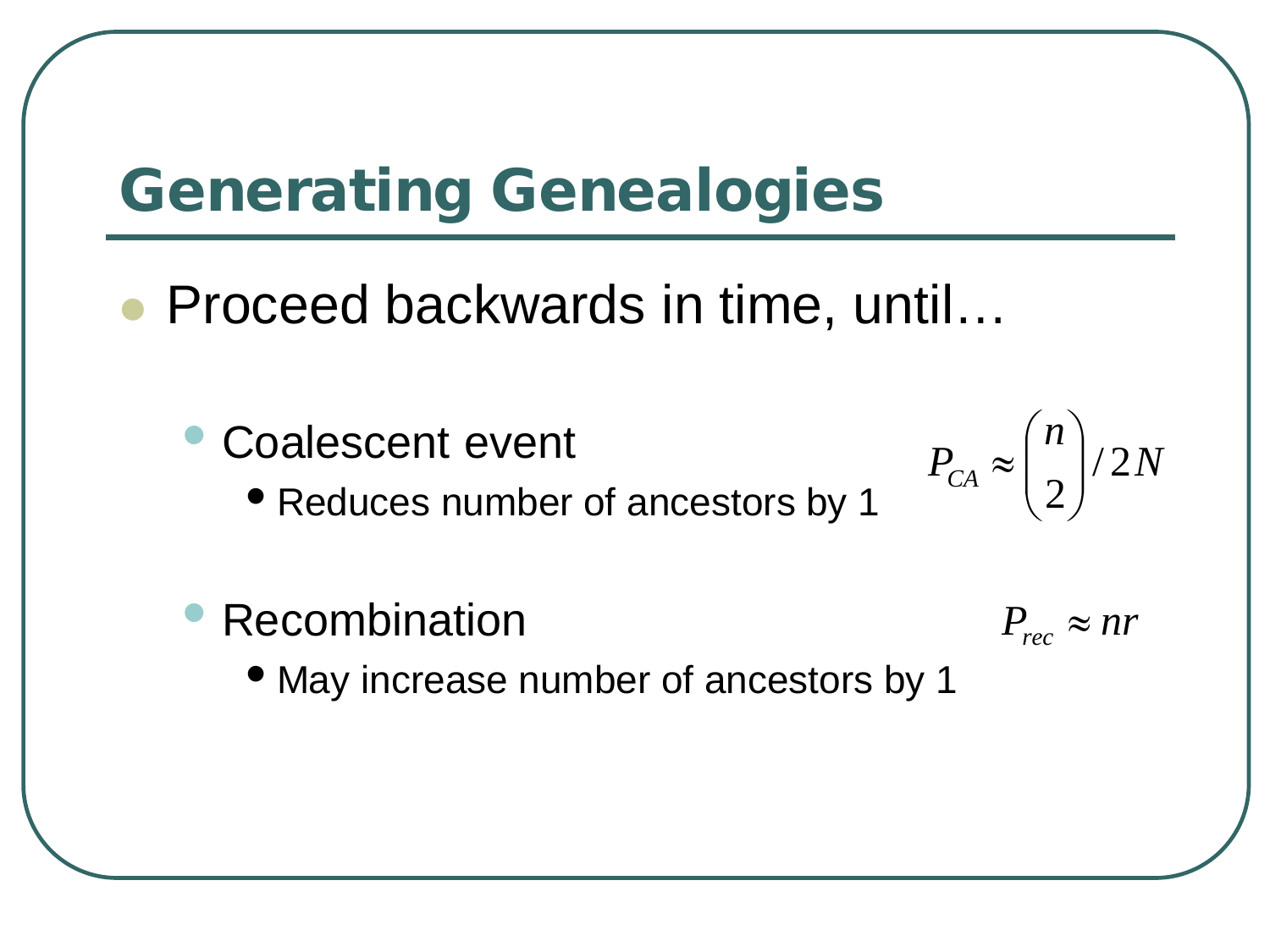

$$
P(\text{no rec}) = \frac{P_{CA}}{P_{CA} + P_{rec}} = \frac{{\binom{n}{2}}}{2} / 2N
$$

$$
= \frac{n-1}{4Nr + n-1}
$$

$$
= \frac{n-1}{2r}
$$

$$
R+n-1
$$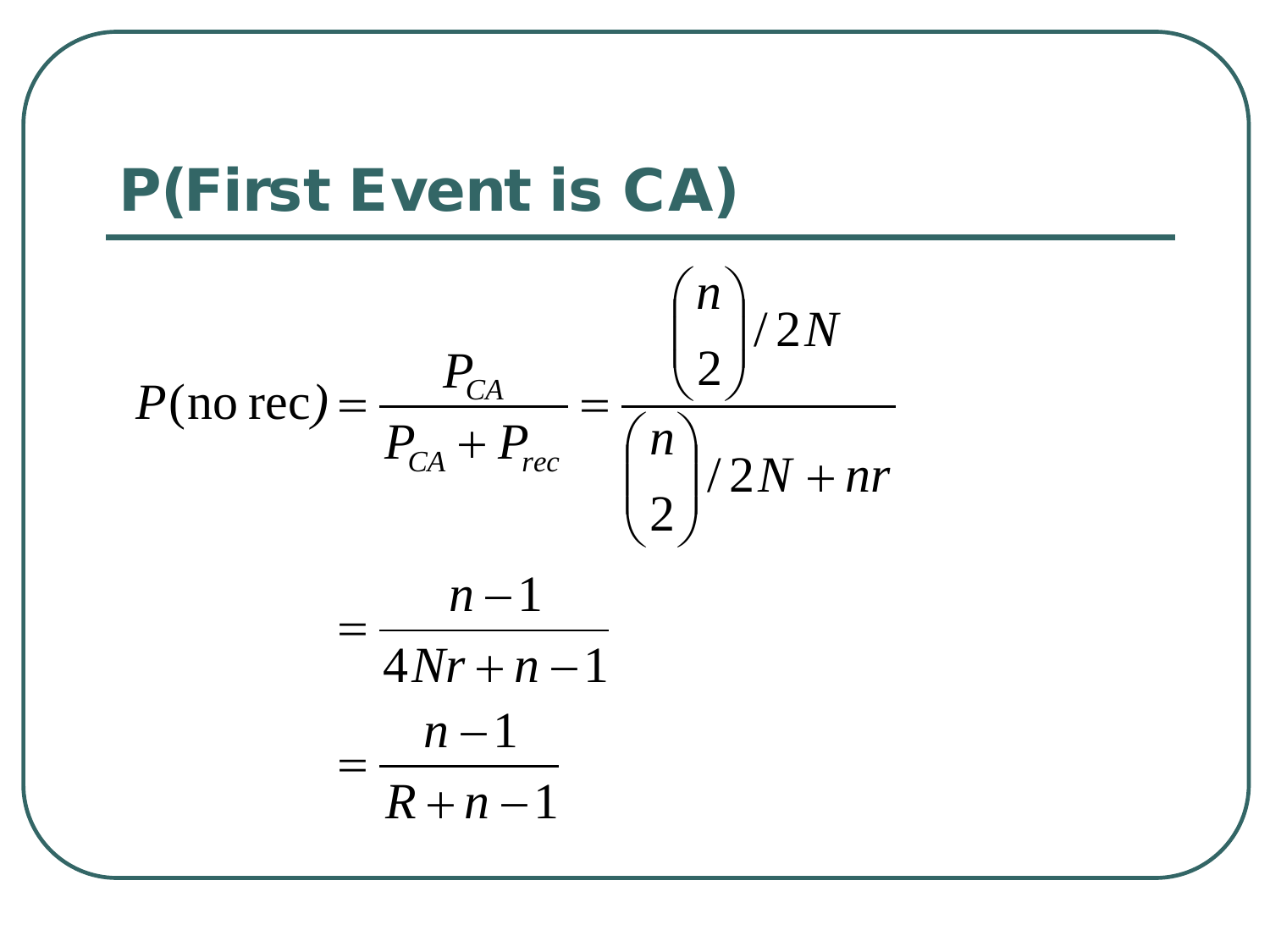### Coalescent W/ Recombination

- Analytical results are difficult
- Typical approach is to …
- First, simulate ancestral recombination graphs (ARG) • Coalescent tree with recombination events
- Study sample properties implied by simulated ARGs
	- For example, similarity in frequencies of neighboring SNPs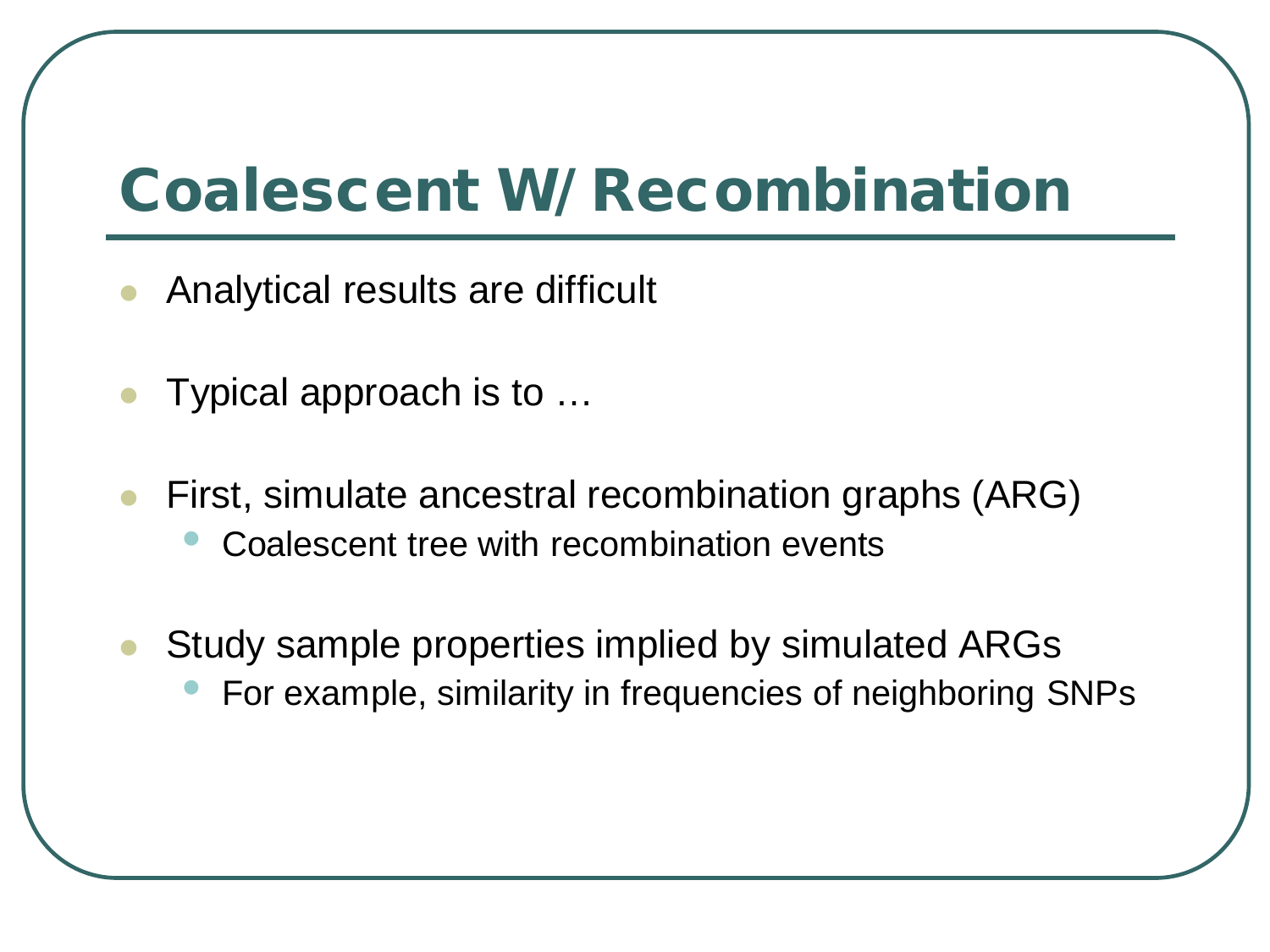### Correlated Genealogies

#### Produce correlation in

- Allele frequencies
- Number of mutations
- Distribution of alleles among chromosomes
	- Linkage disequilibrium
- Use simulations to evaluate distributions as a function of recombination rate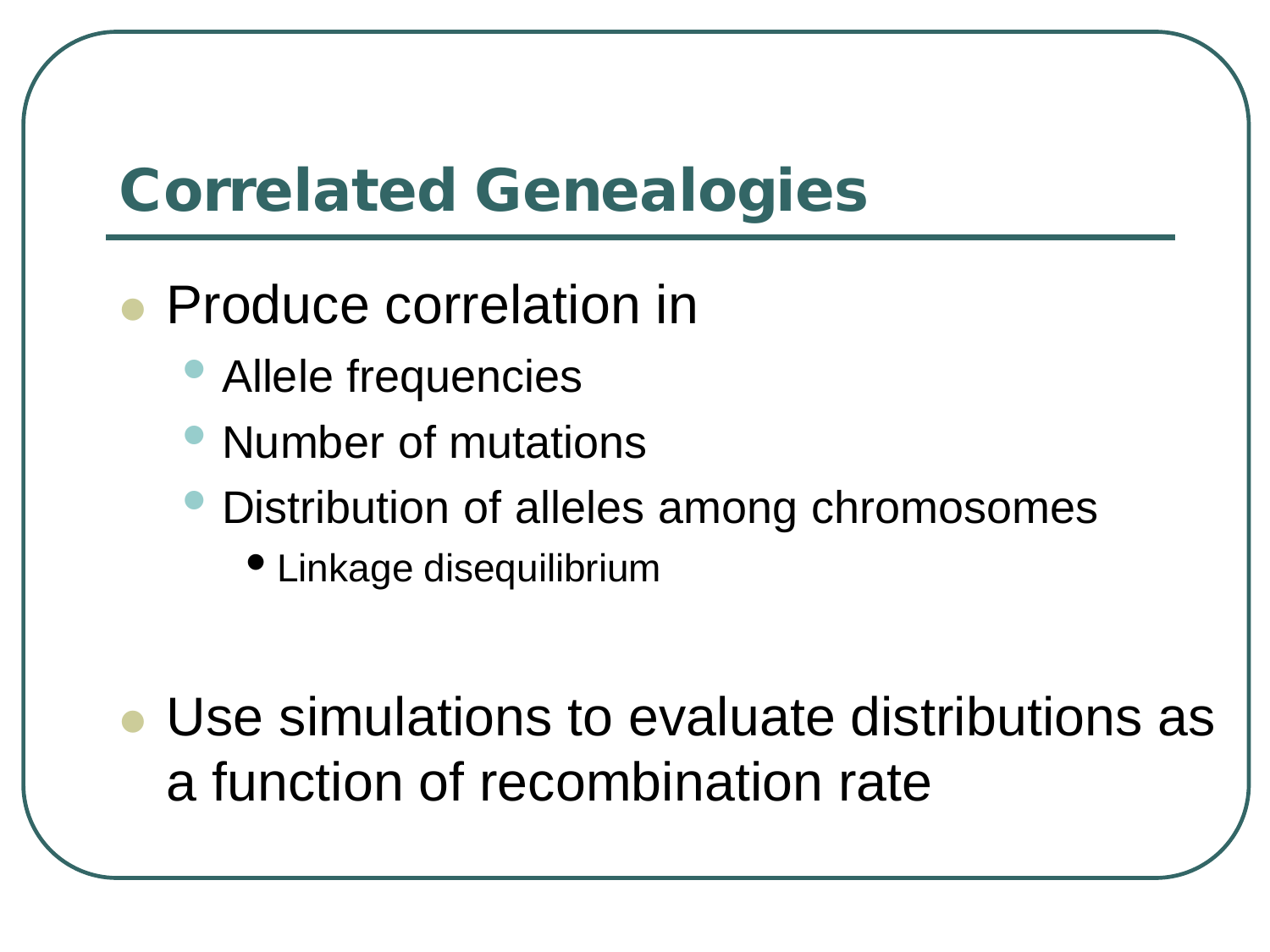#### Example 1

- Consider a sample of *n = 90* chromosomes
- 2 locus coalescent, focus on samples where

$$
n_A = 30
$$

$$
n_{\rm B} = 20
$$

- What is the distribution of  $n_{AR}$ ?
	- And consequently of D', r<sup>2</sup>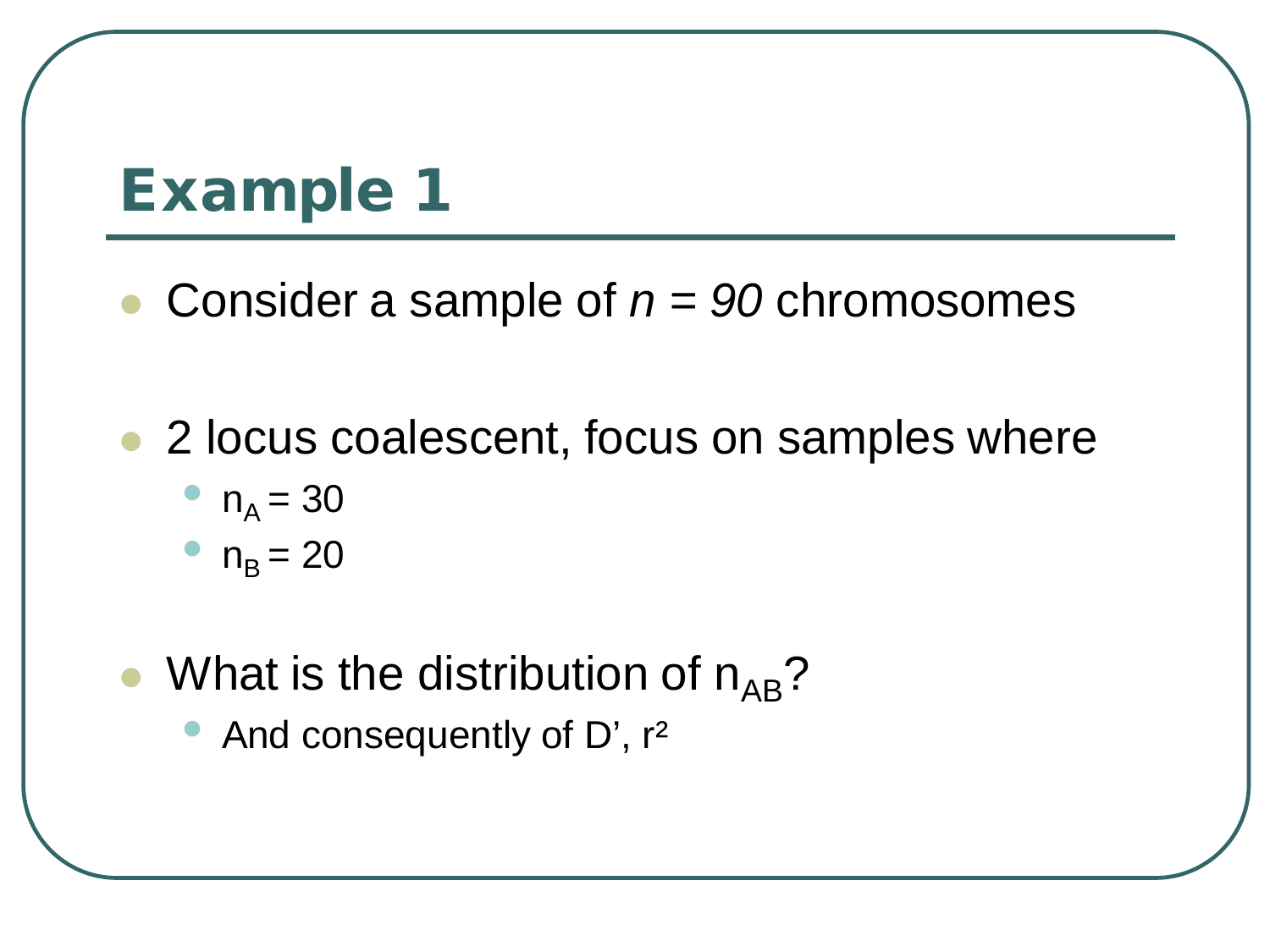

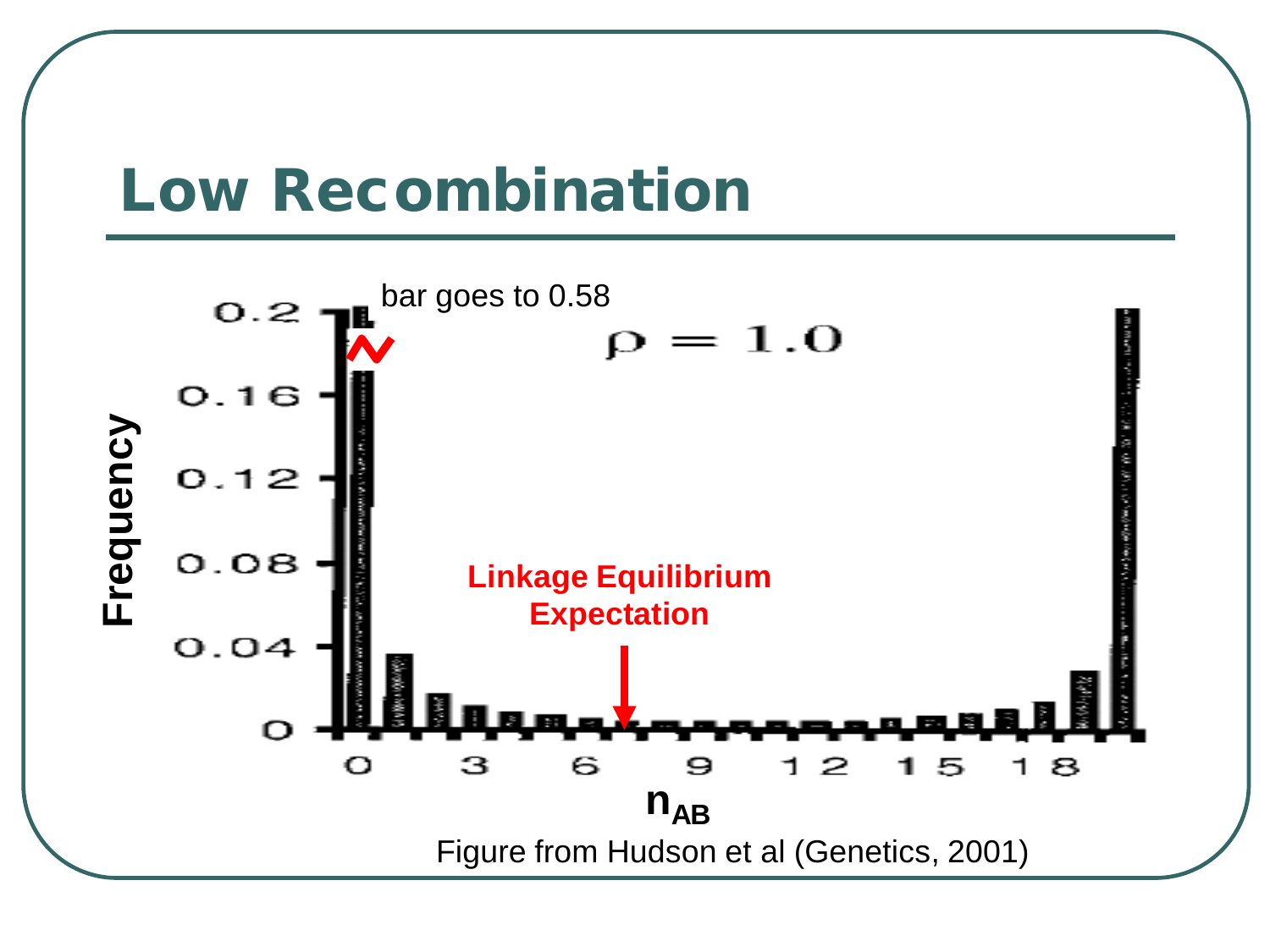#### Higher Recombination

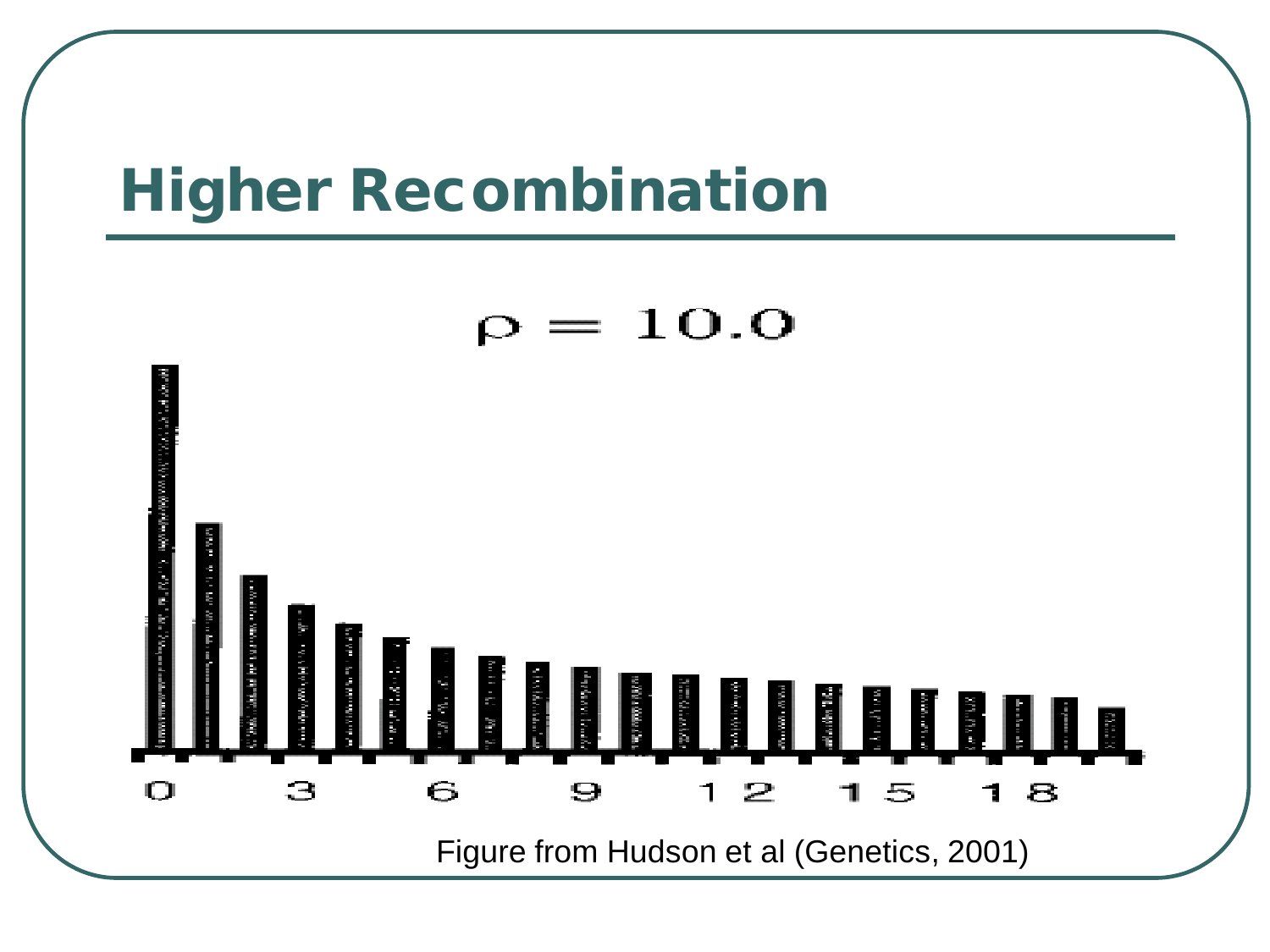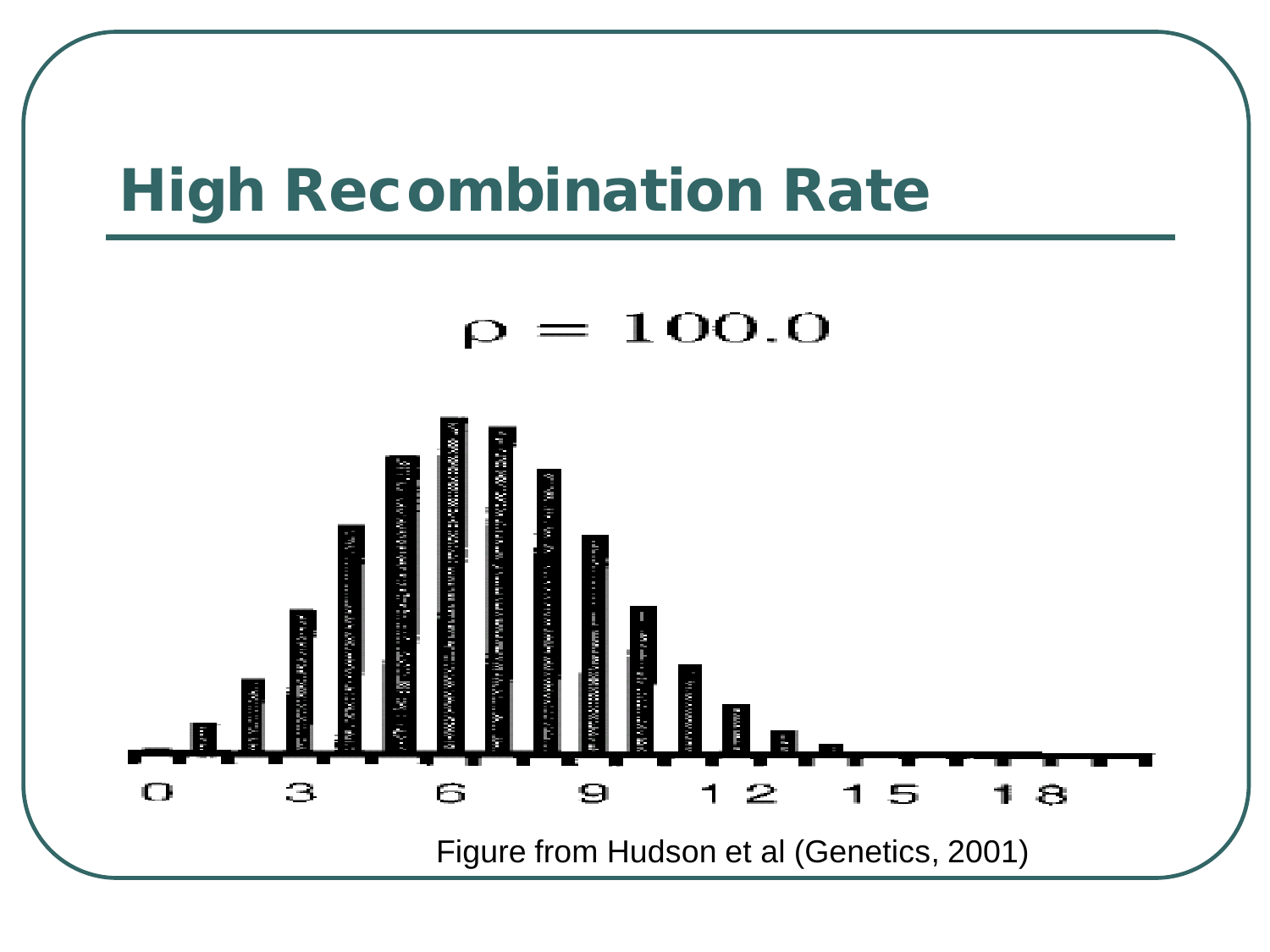### Impact of Recombination on Haplotype Distribution

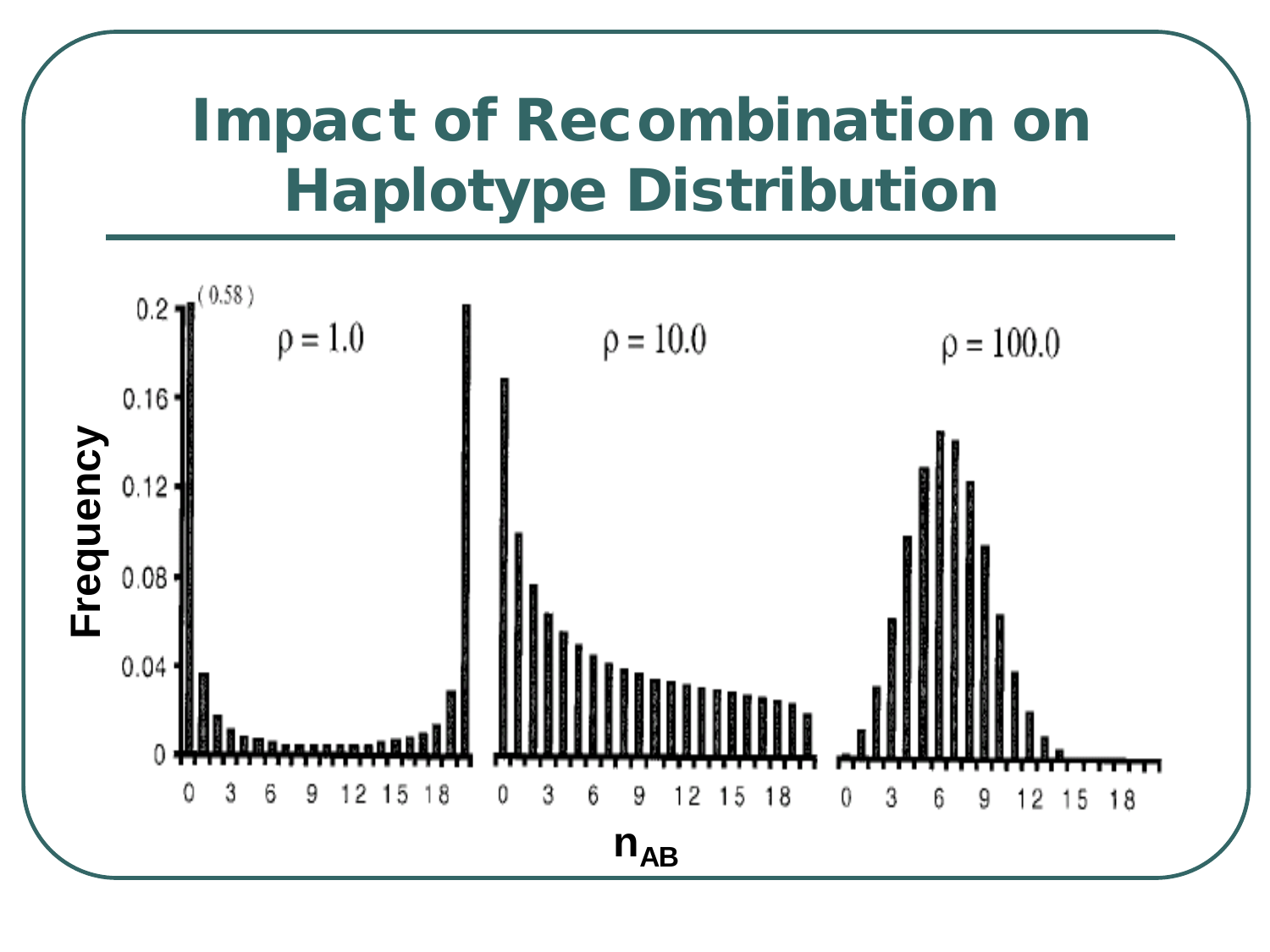#### Some Notes …

- If we are interested in studying the local recombination rate, neither r<sup>2</sup> or D' retain all the information contained in  $n_A$ ,  $n_B$ ,  $n_{AB}$
- We can estimate R or ρ by finding the value that maximizes the probability of the observed sample configuration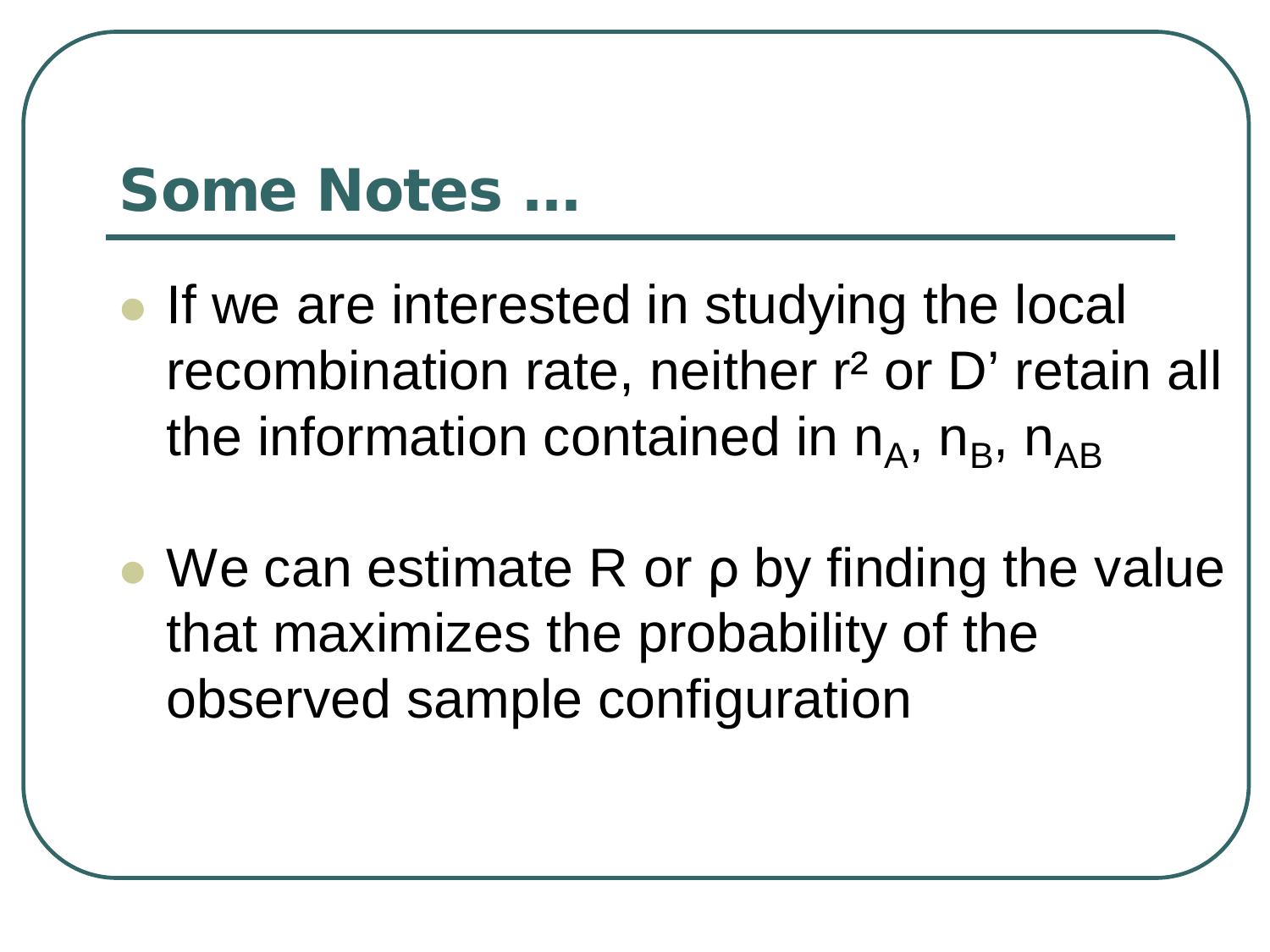### Estimating Recombination Rates

 McVean et al. (*Science*, 2004) estimated the following "pseudo-likelihood" for a sample of haplotypes:

$$
\ell(4Nr) = \sum_{ij} \ell(n_i, n_j, n_{ij} | 4Nr_{ij})
$$

(summation is over all pairs of markers)

 Estimated recombination rates allow us to predict what other chromosomes or samples from the population might look like.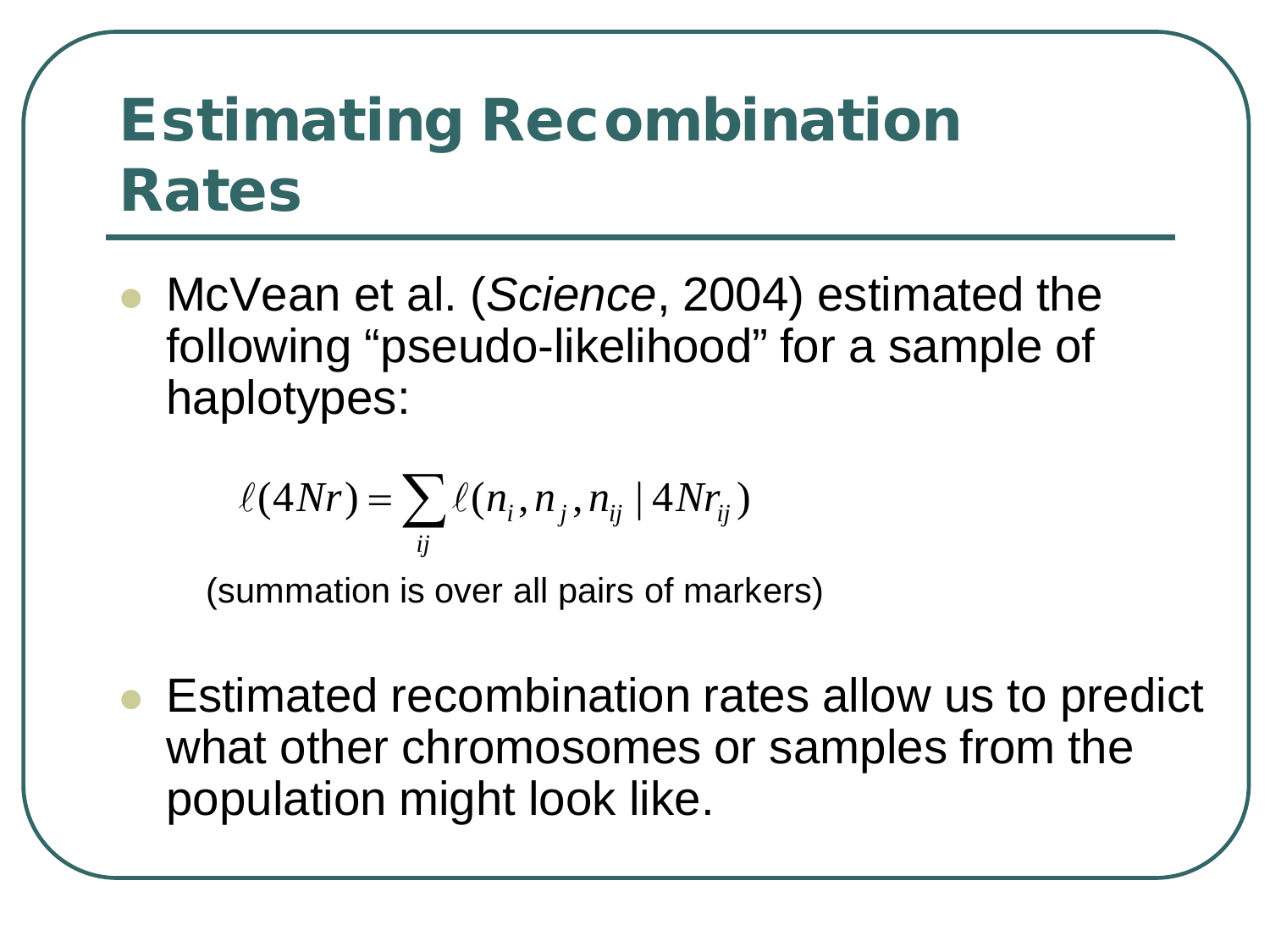#### Recombination Rate Within HLA



Fig. 2. Comparison between estimates of local recombination rates from population genetic data (red) and sperm analysis (blue) in the HLA region; data from (3). To convert the male crossing over rates to sex-averaged rates, we used the previous observation that the female crossing-over rate in this region is about four times that of males  $(42)$ .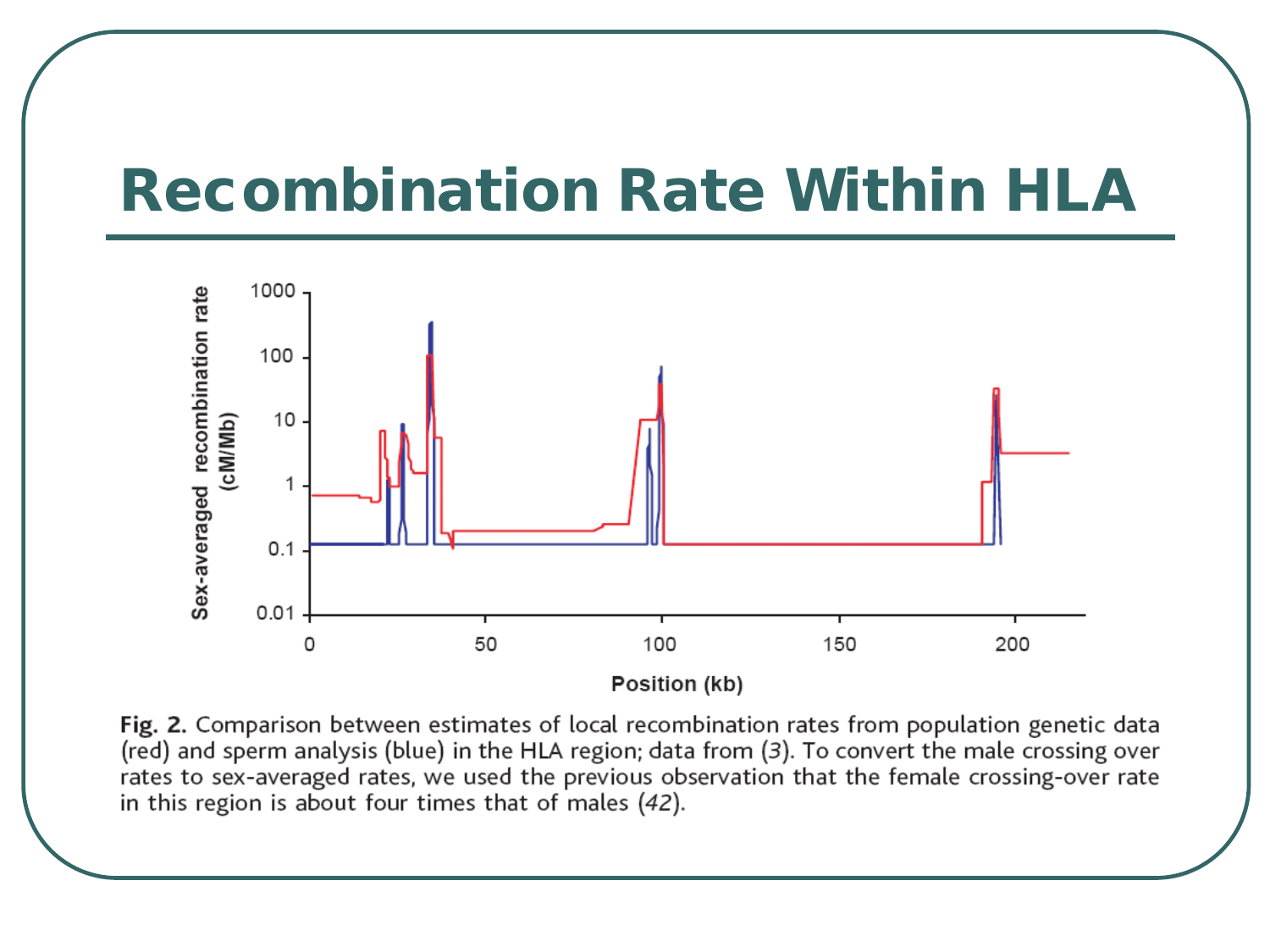#### Pairwise LD in HLA



Pairwise LD data from Jeffrey's et al (2001)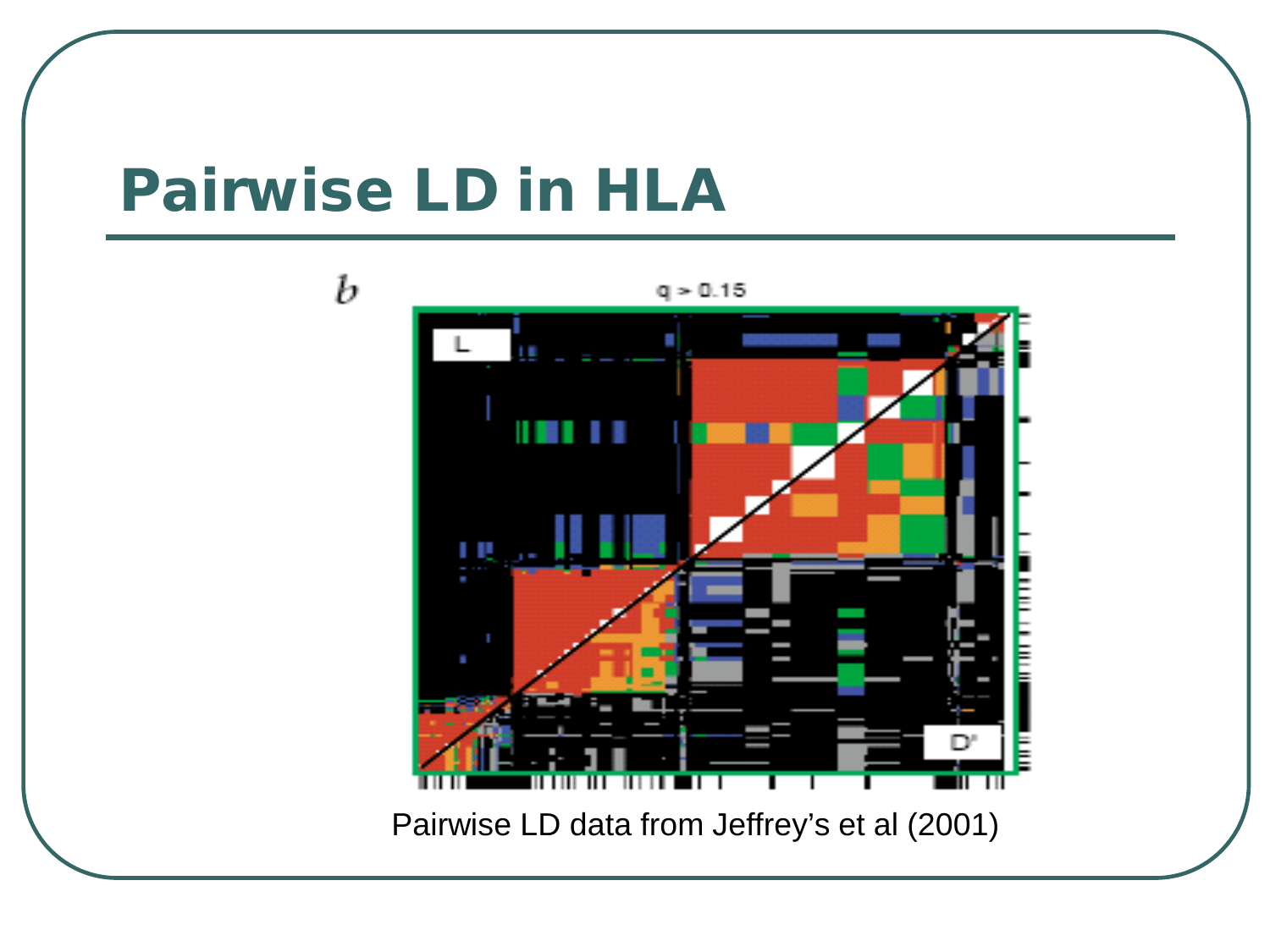### Other Multi-Locus Coalescents

• Predicting correlation in number of mutations for neighboring regions

• If mutation rate were constant, would correspond to correlation of  $T_{TOT}$ between the two regions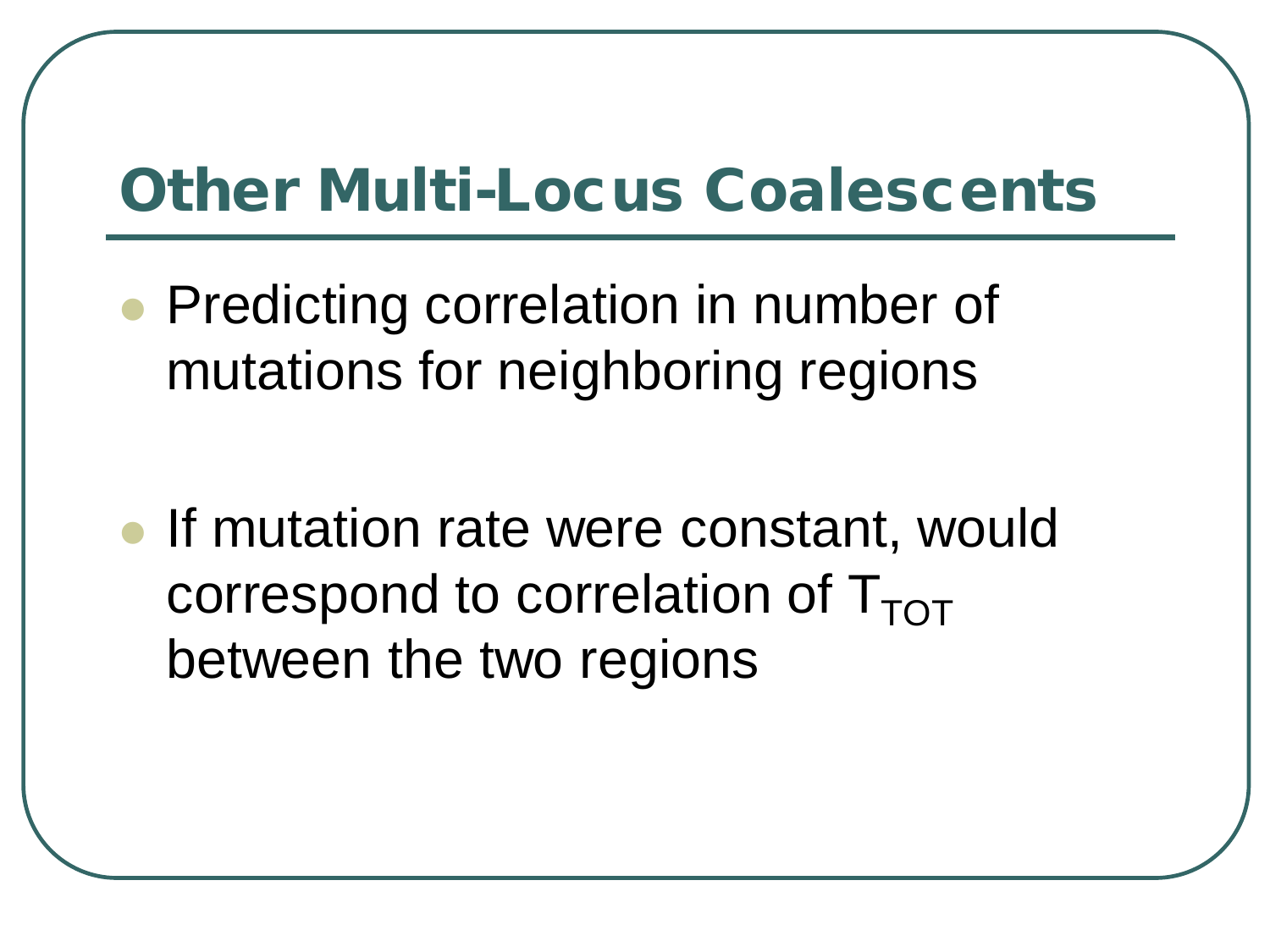### Total number of mutations

 Recombination does not change expectation for S…

$$
E(S) = 4N\mu \sum_{i=1}^{n-1} 1/i = \theta \sum_{i=1}^{n-1} 1/i
$$

- … but it reduces its variance.
	- With large *r*, S is effectively averaged over multiple genealogies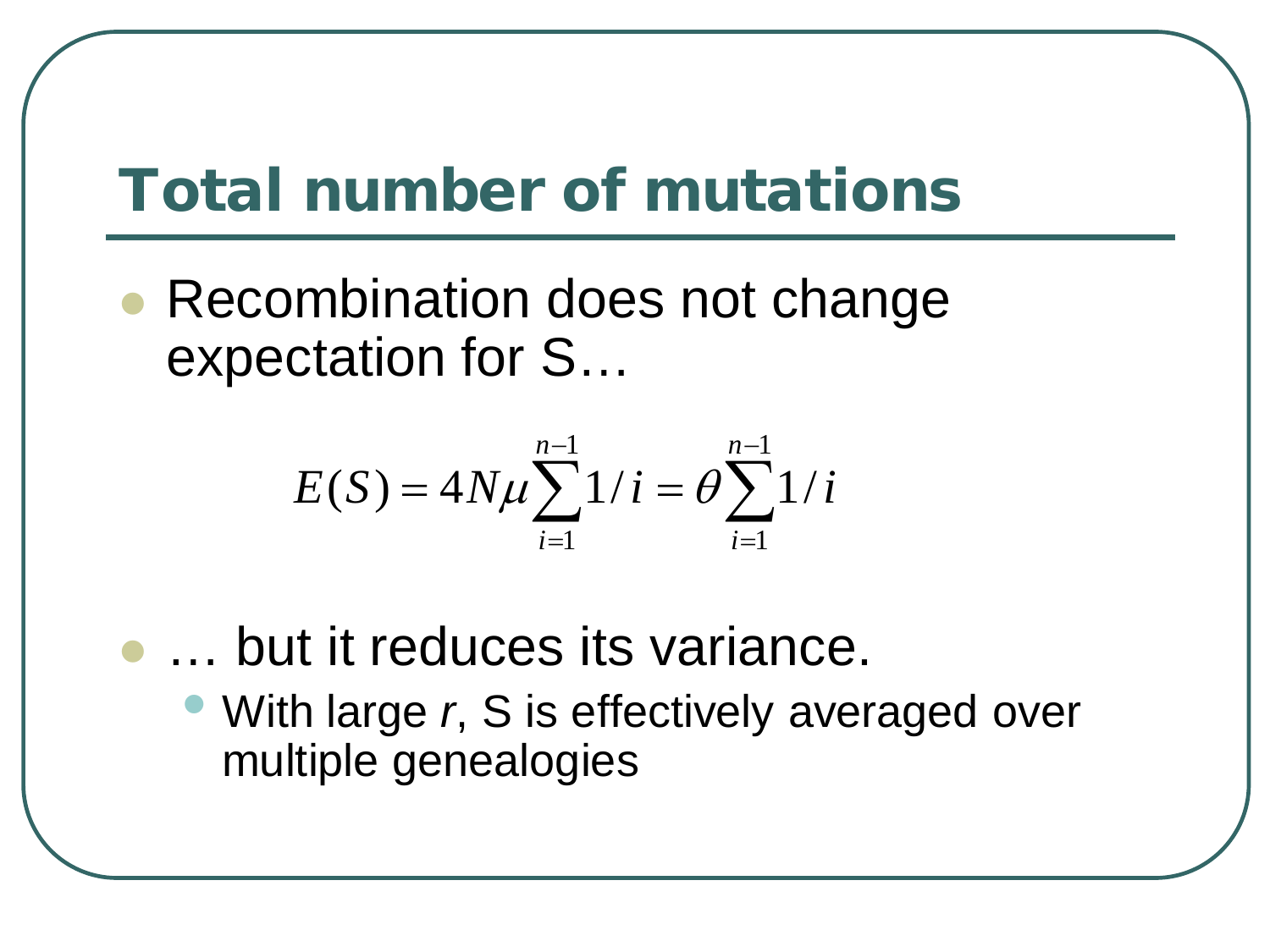#### Number of Mutations

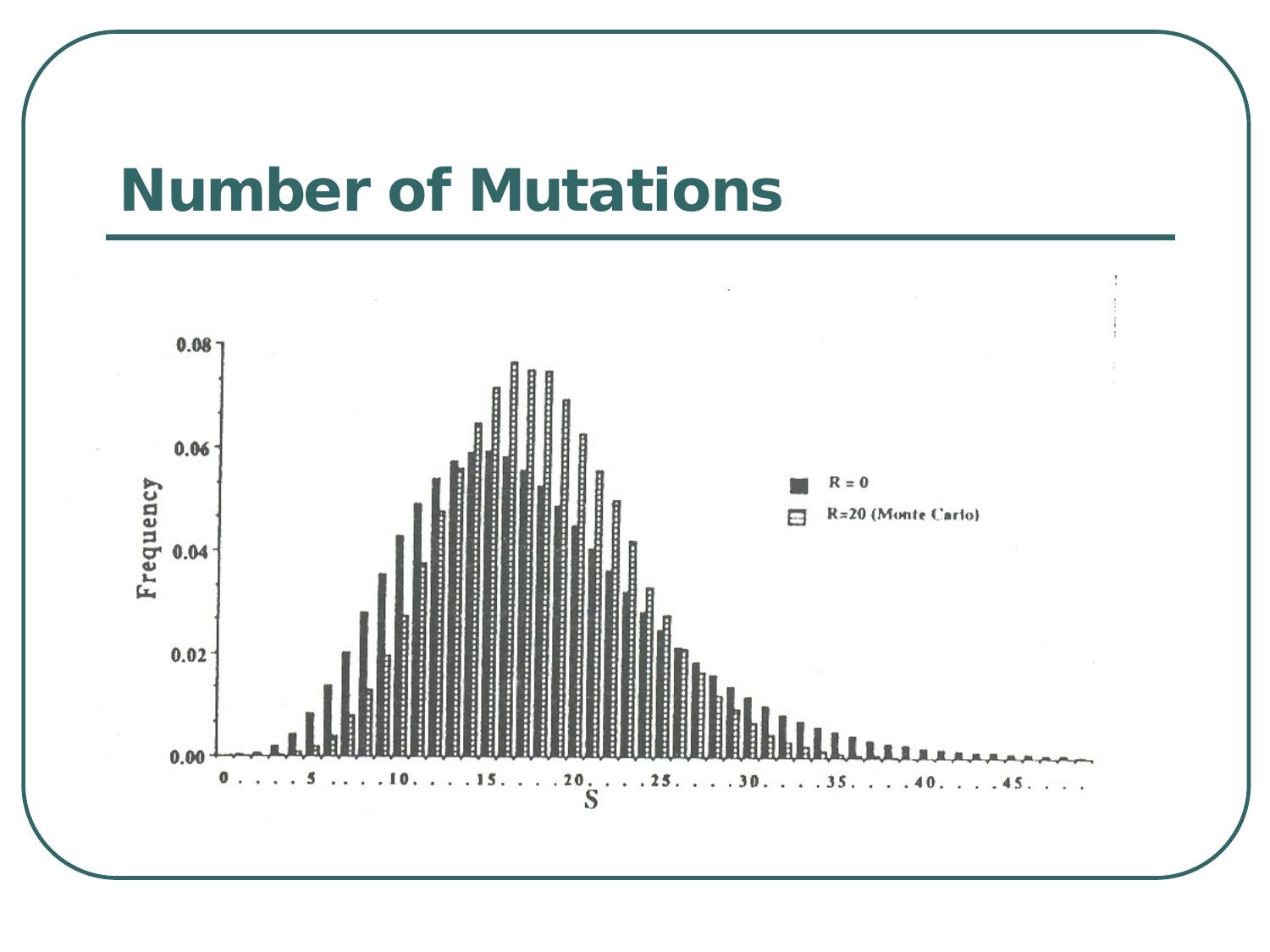#### Total Time in Tree

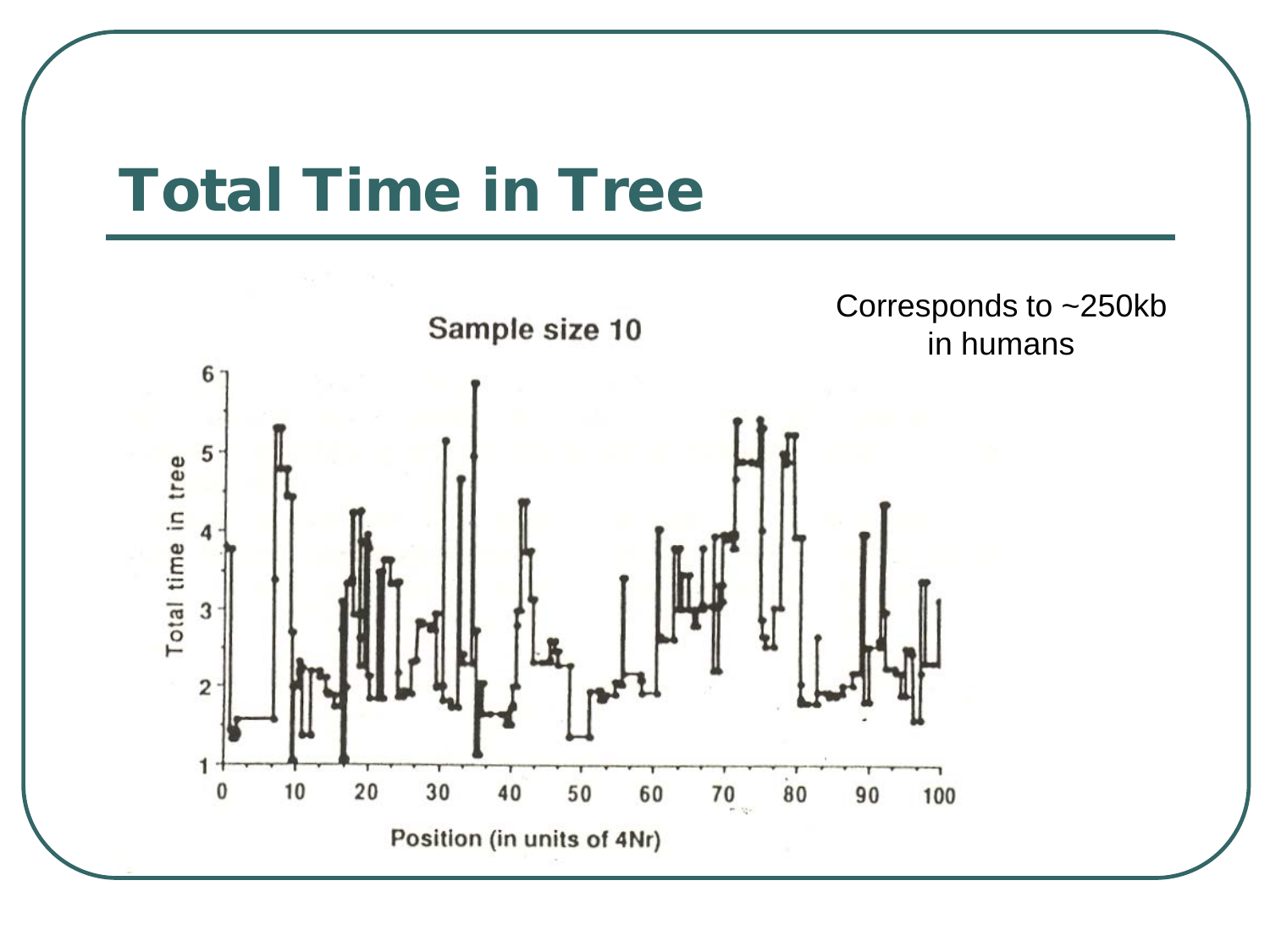### Population Subdivision

- What if the population is not mating at random, but is made up of multiple small groups?
- Track migration among ancestors...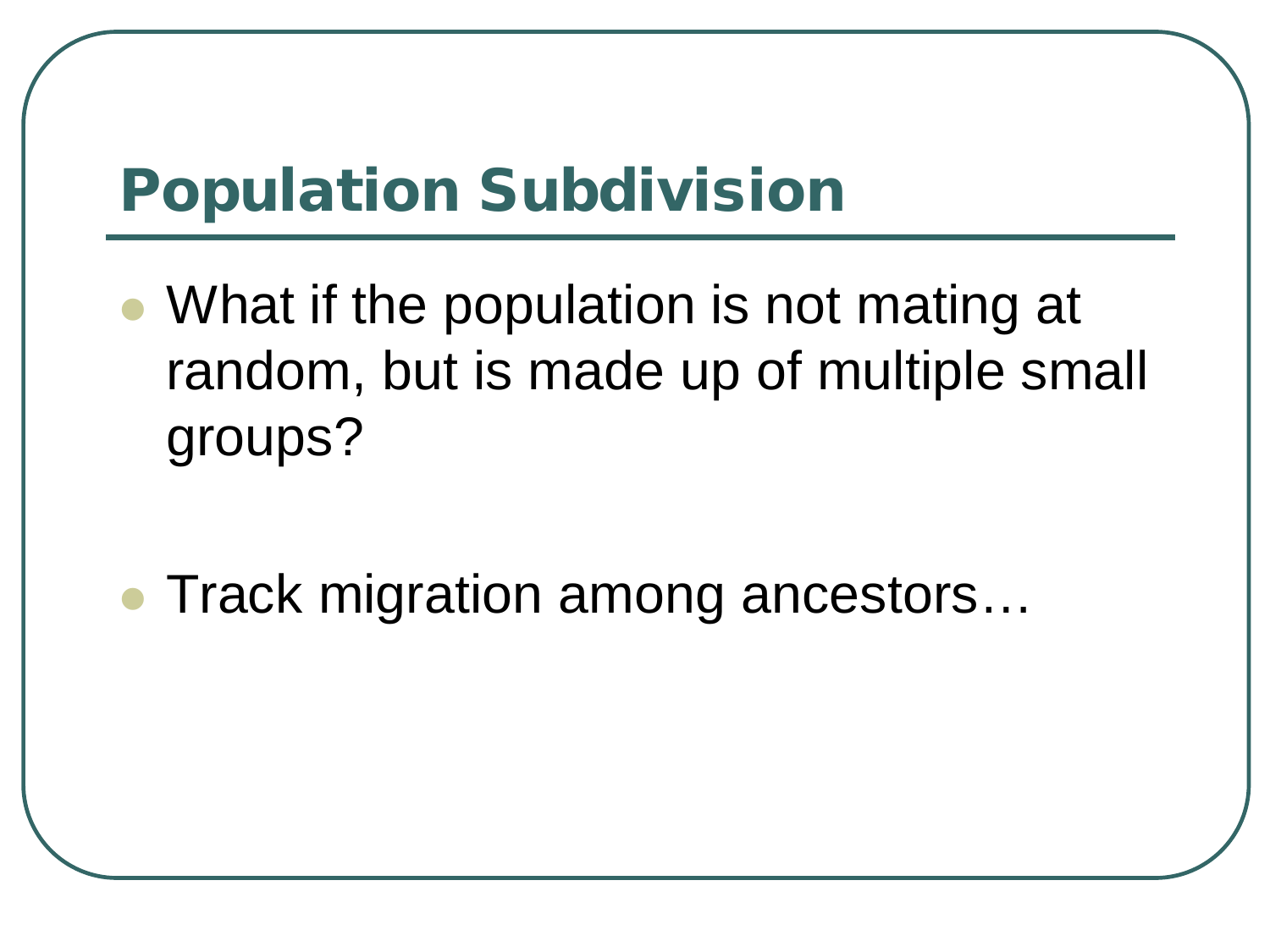## High Migration rate …

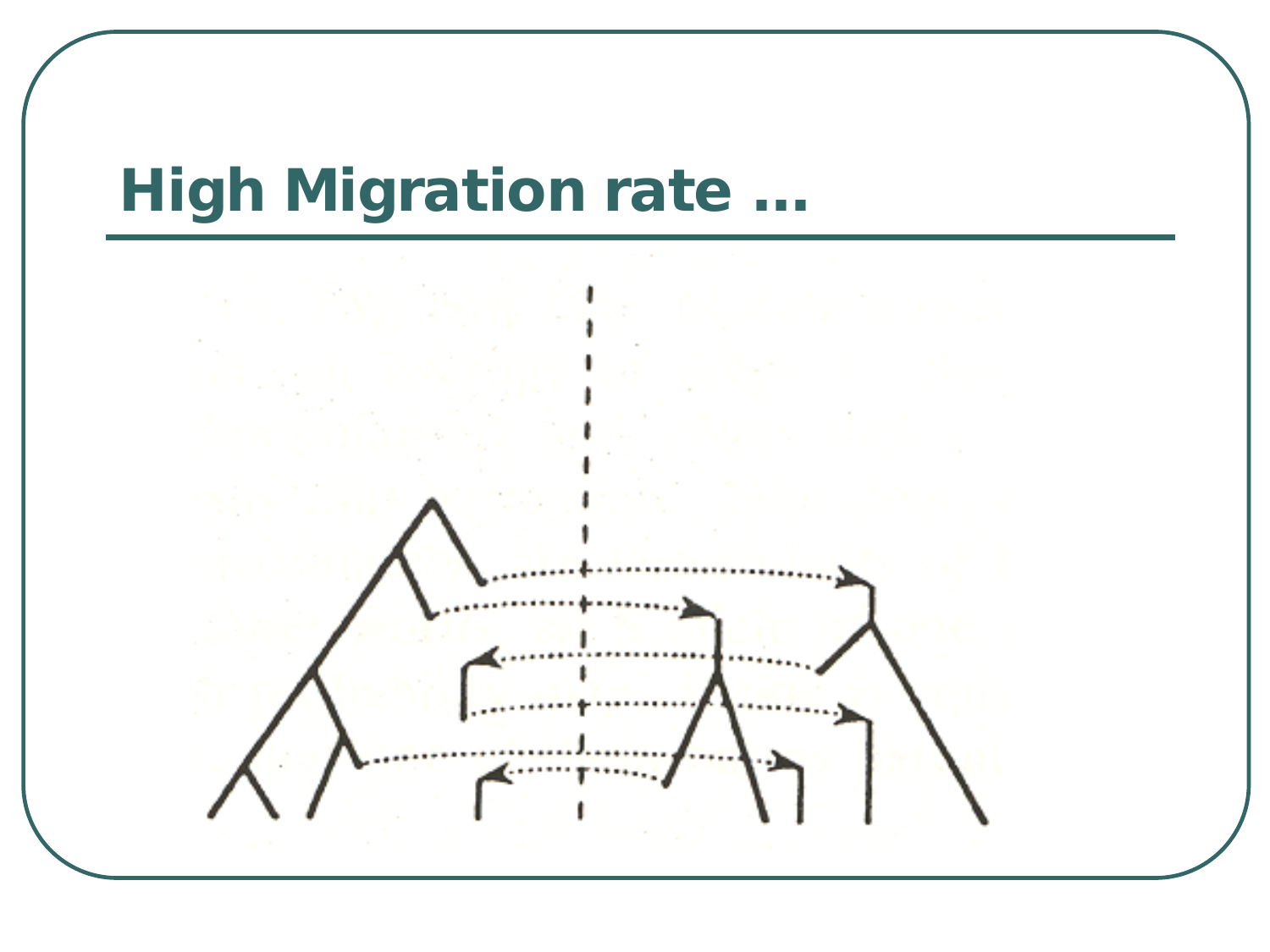### Low Migration rate …

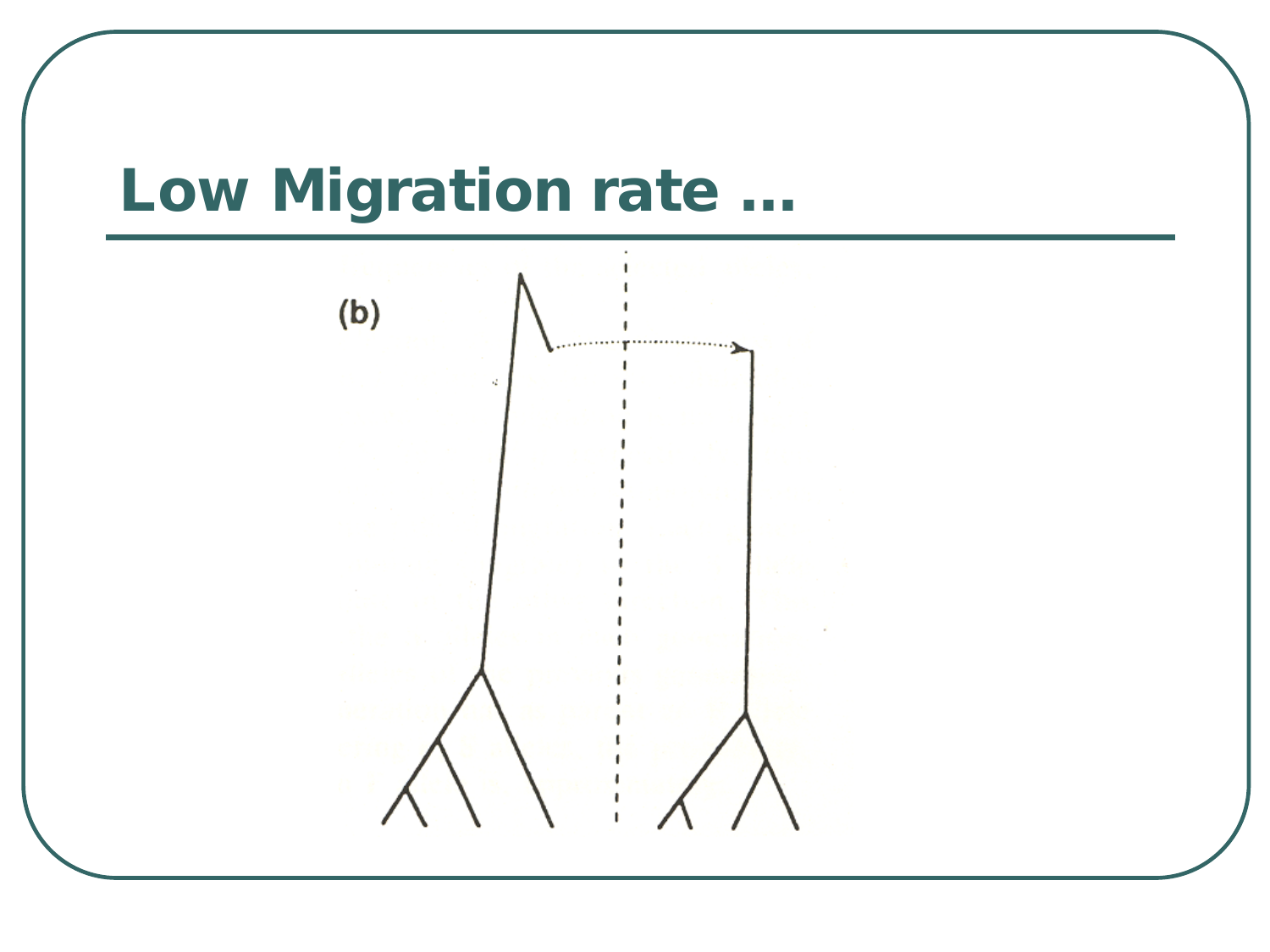#### Formulae:

Coalescent among  $n_1$  lineages in population 1 If the two subpopulations each have N diploids



Coalescent among  $n_2$  lineages in population 2

$$
\binom{n_2}{2}/2N
$$

Migration

 $(n_1 + n_2)m$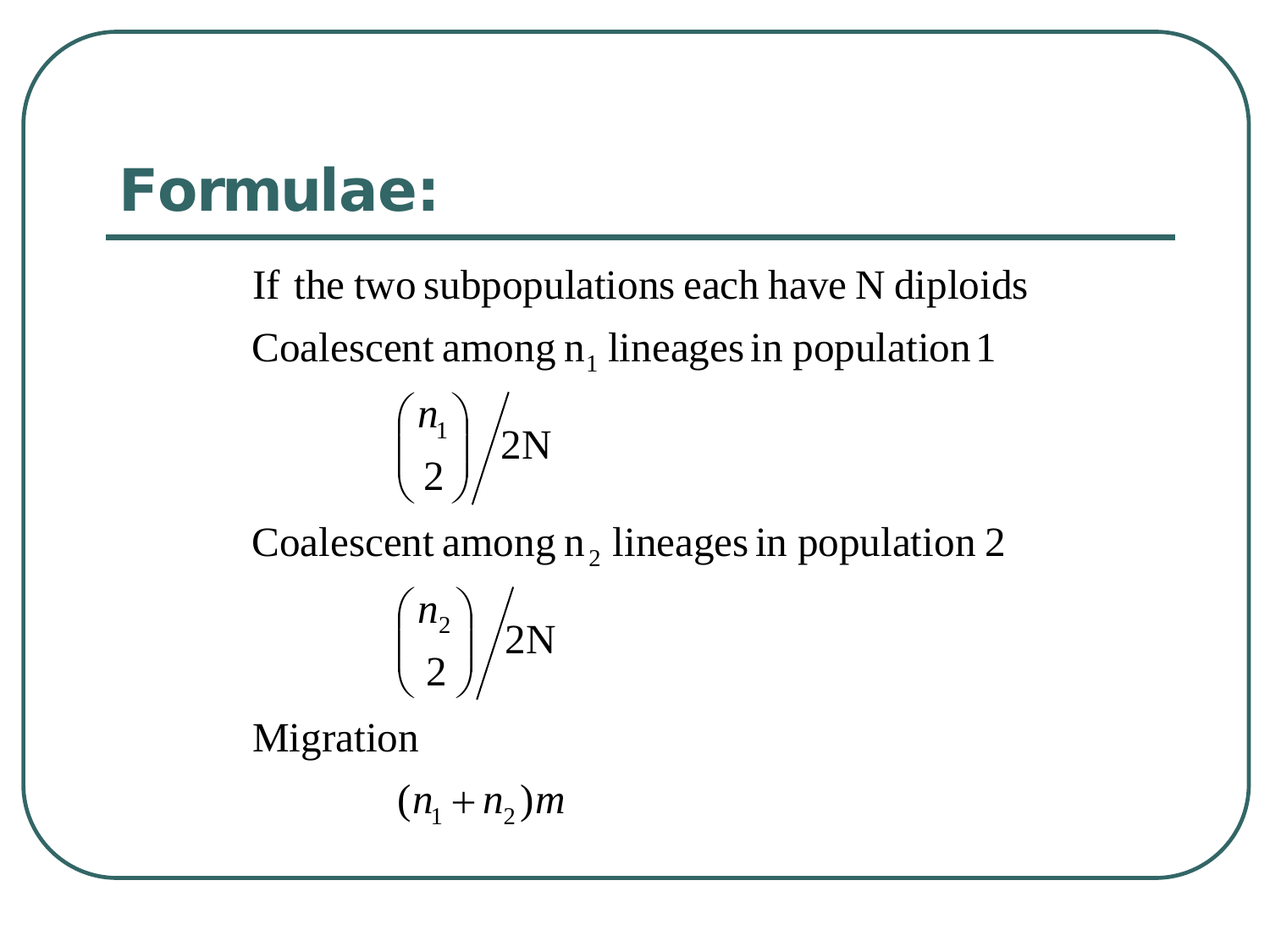#### Conditional Probabilities

Conditional Probability of Coalescence

$$
\frac{\binom{n_1}{2}}{\binom{n_1}{2} + \binom{n_2}{2} + (n_1 + n_2) \frac{M}{2}}
$$

Here,  $M = 4Nm$ , is the scaled migration rate. is the conditional probability of coalescence in population1.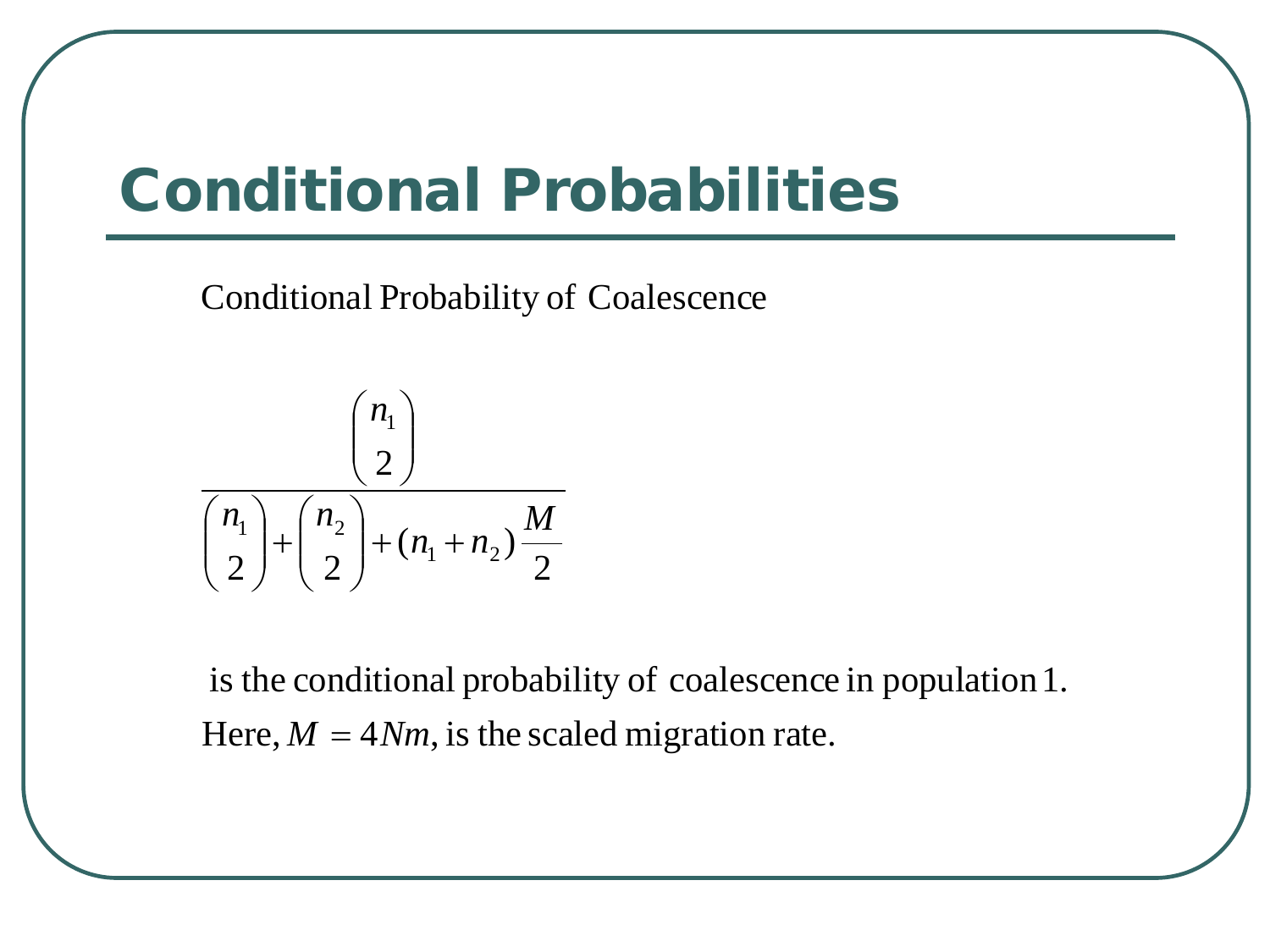### Conditional Probabilities

Conditional Probability of Migration



is the probability of migration from population 1 to 2.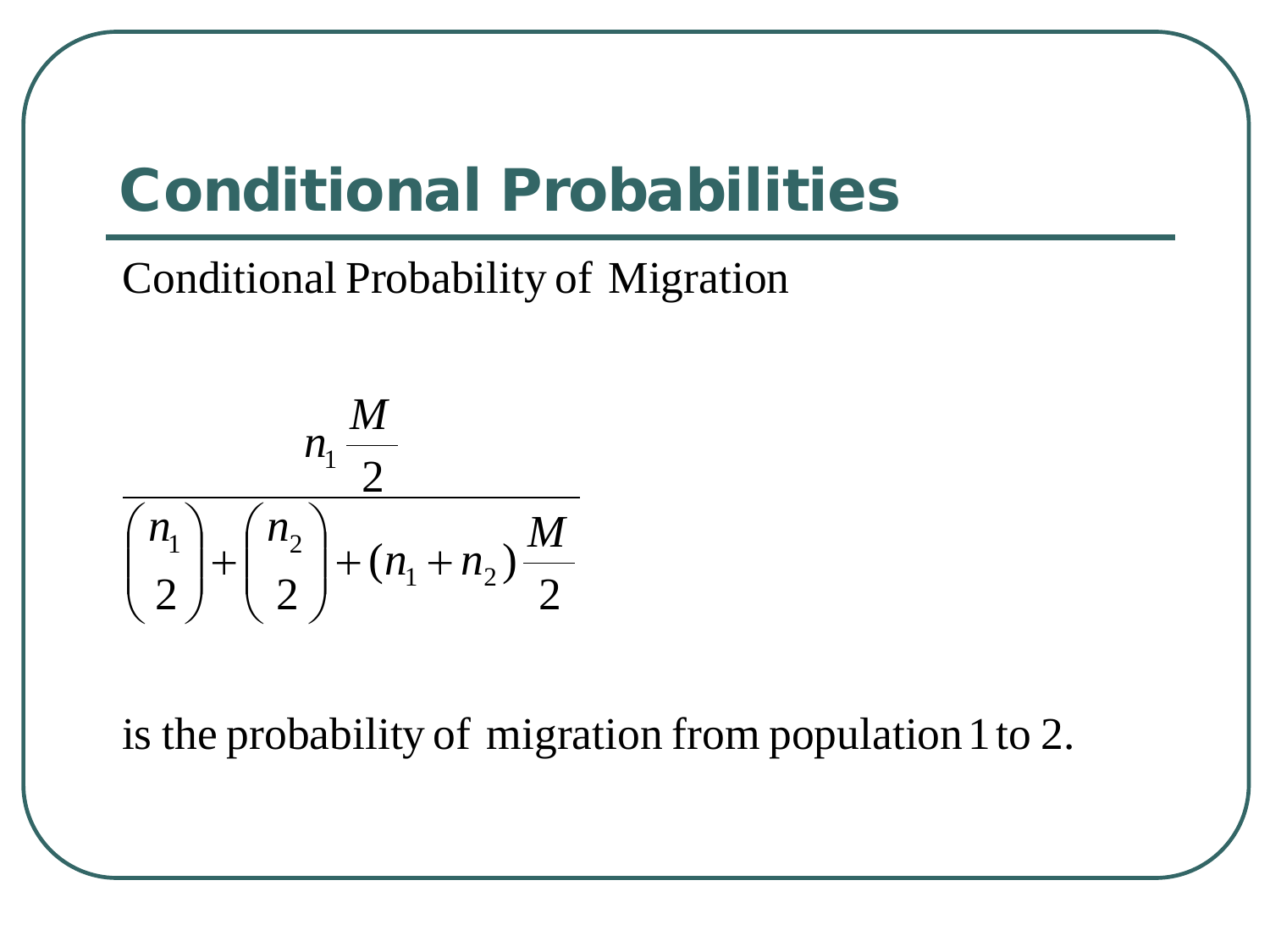### Models with Migration

 As in the case with recombination, most predictions are based on simulations

- The models for migration are analogous to those with balancing selection
	- Replace migration rate with the mutation rate between the two alleles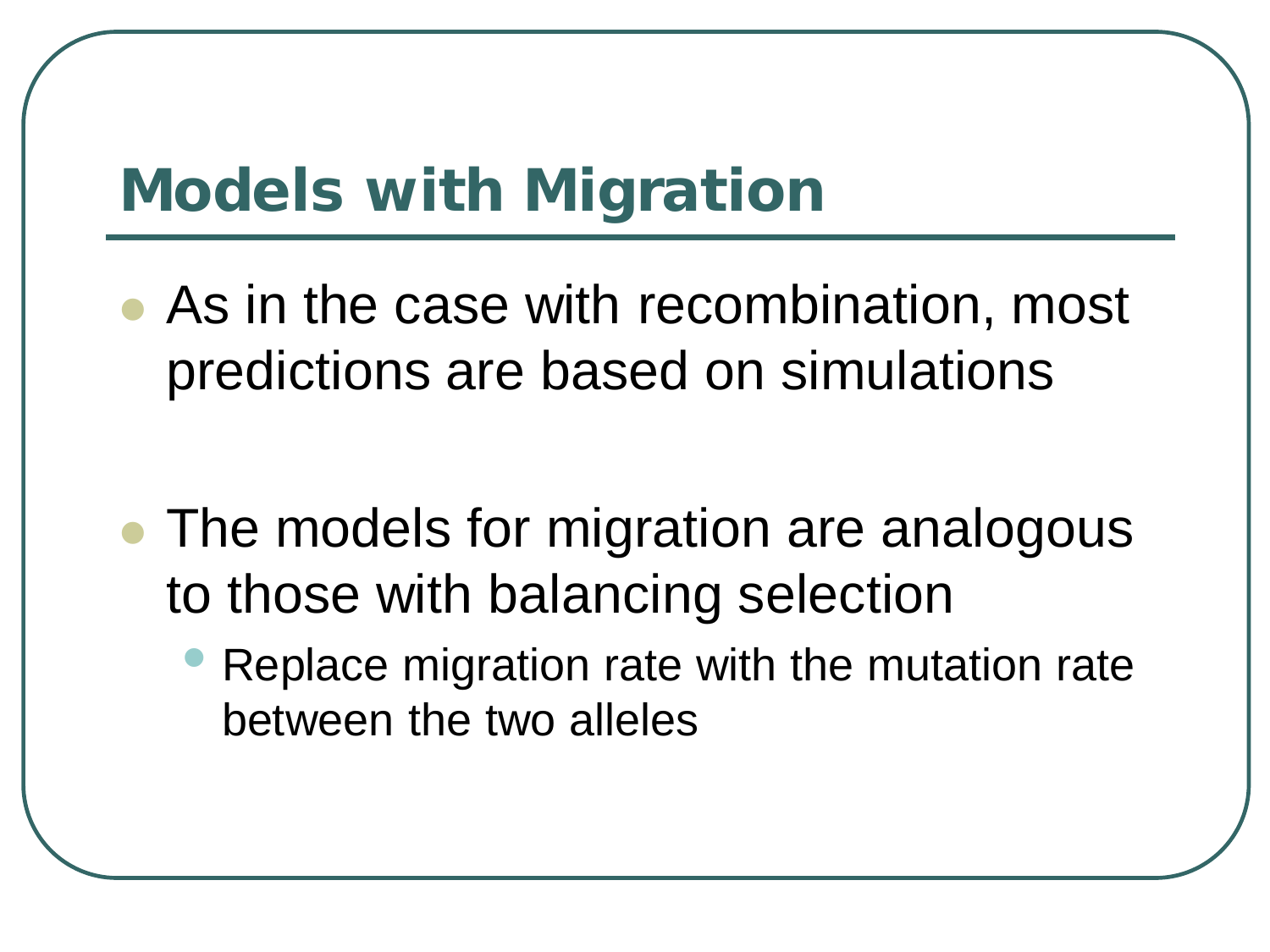### Questions that Coalescent Can Tackle…

- Frequency spectrum of observed mutations
	- Impact of population growth
	- How many mutations are unique?
- Disequilibrium coefficient
	- Joint distribution of  $(p_A, p_B, D_{AB})$
	- Impact of population growth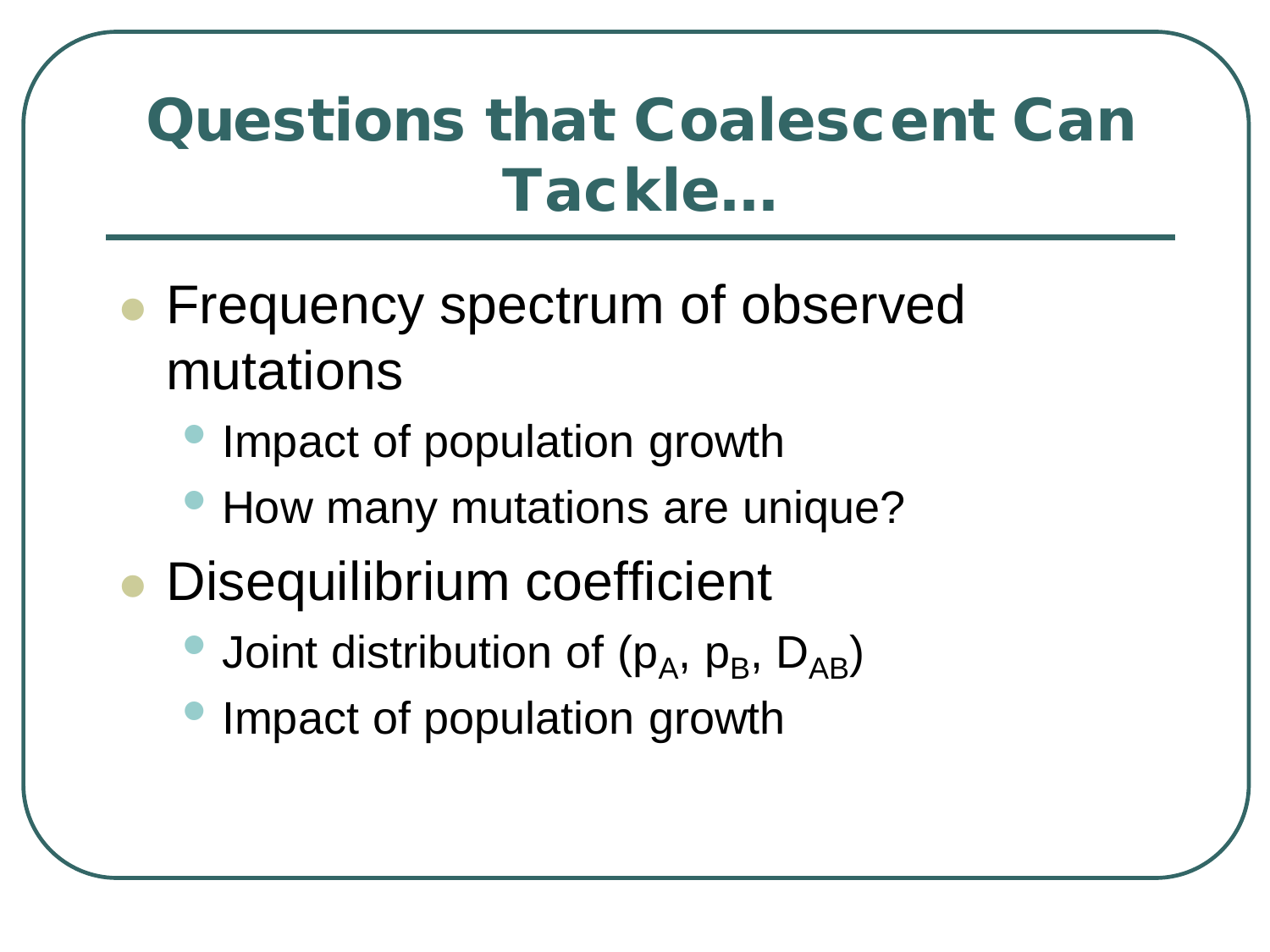### MS Computer Program

- Coalescent Simulator
	- by Richard Hudson at U. of Chicago
- Generates samples of sequences
	- Population and subpopulation sizes
	- Mutation rate ( $θ = 4Nμ$ )
	- Recombination rate  $(R = 4Nr)$

#### <http://home.uchicago.edu/~rhudson1/>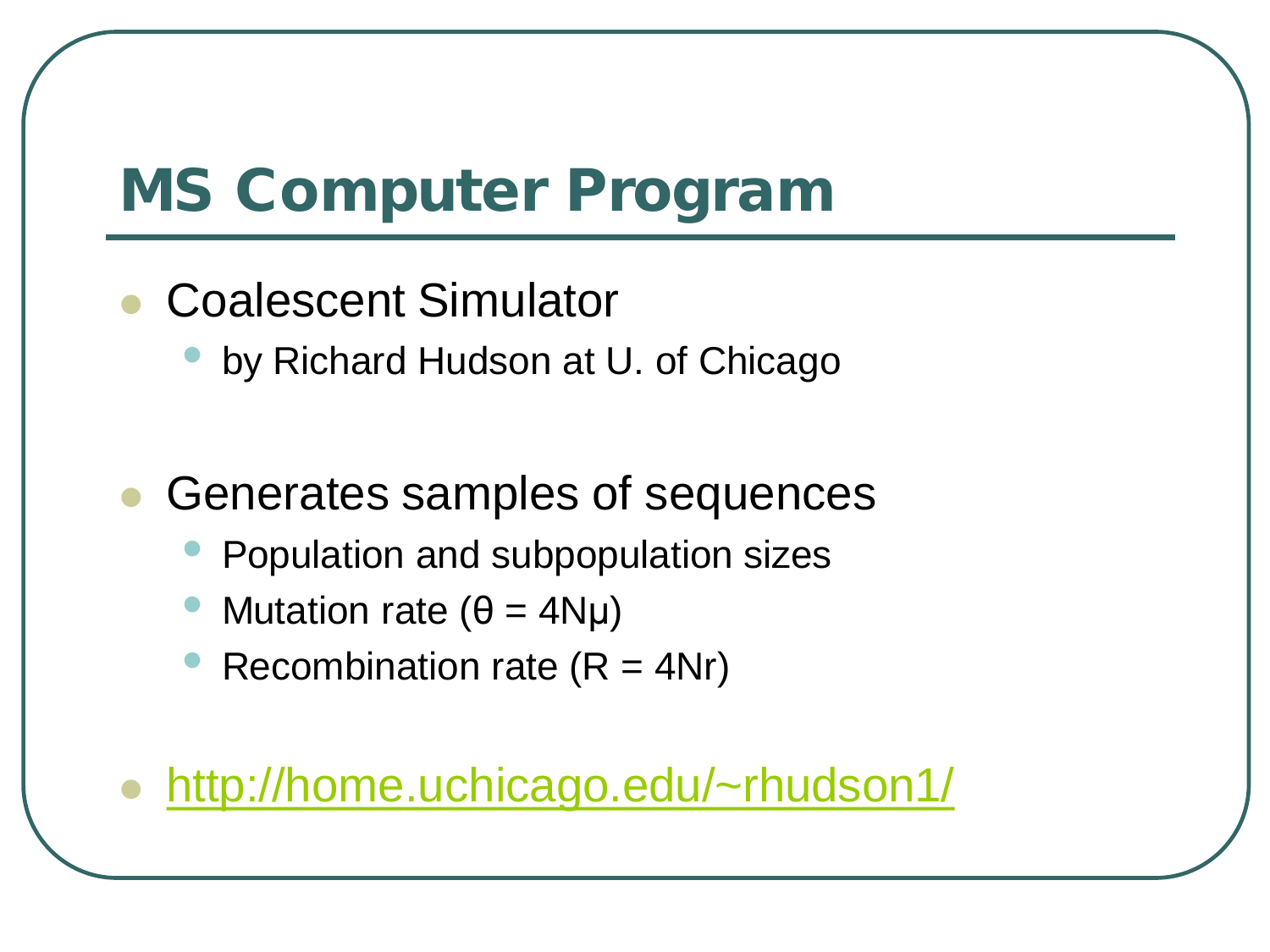### Recommended Reading

- Richard R. Hudson (1990) "Gene Genealogies and the coalescent process"
	- from Oxford Surveys in Evolutionary Biology, Vol. 7. D. Futuyma and J. Antonovics (Eds). Oxford University Press, New York.